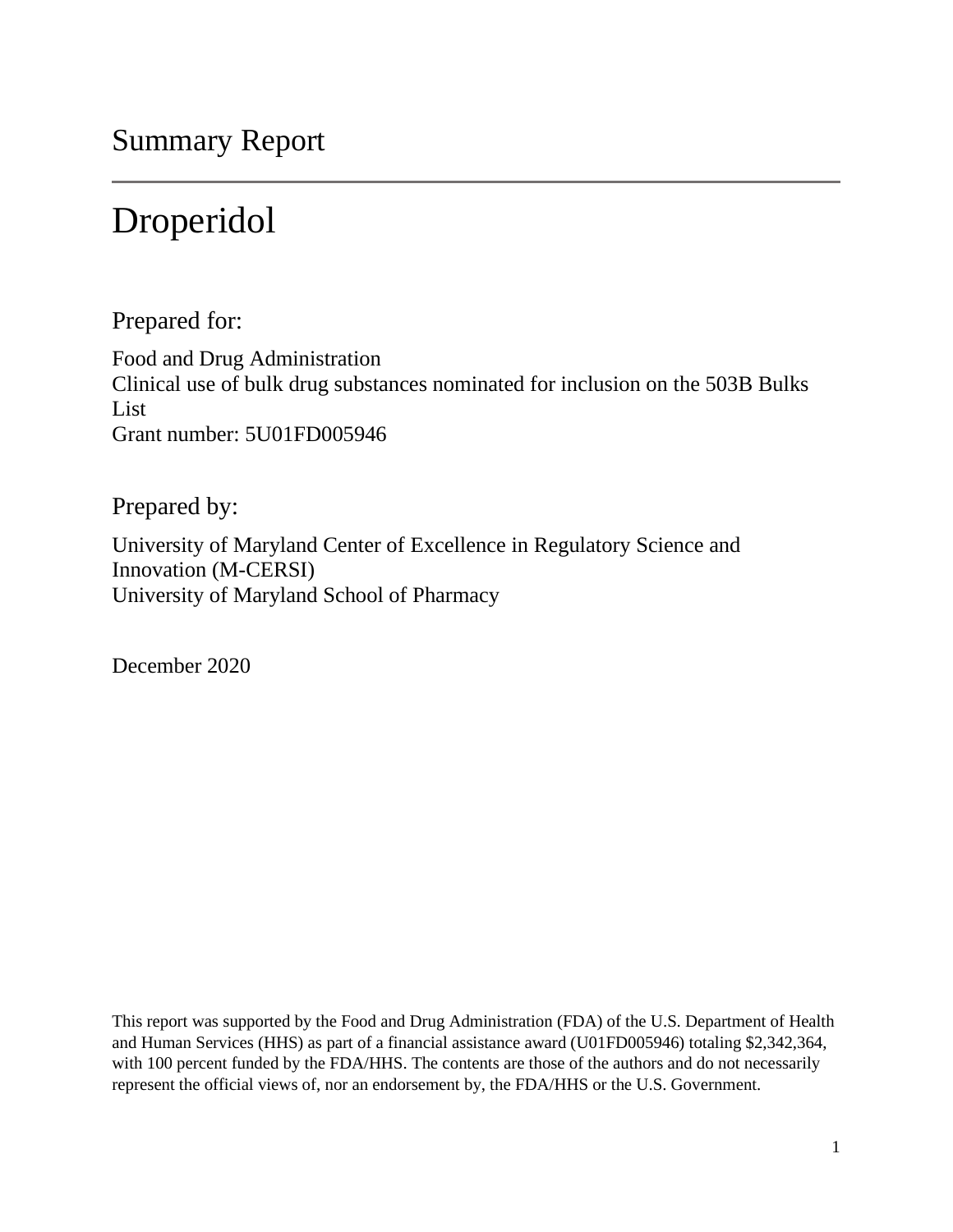## **Table of Contents**

| Appendix 2.2. Survey instrument for Ambulatory Surgery Center Association 31 |
|------------------------------------------------------------------------------|
|                                                                              |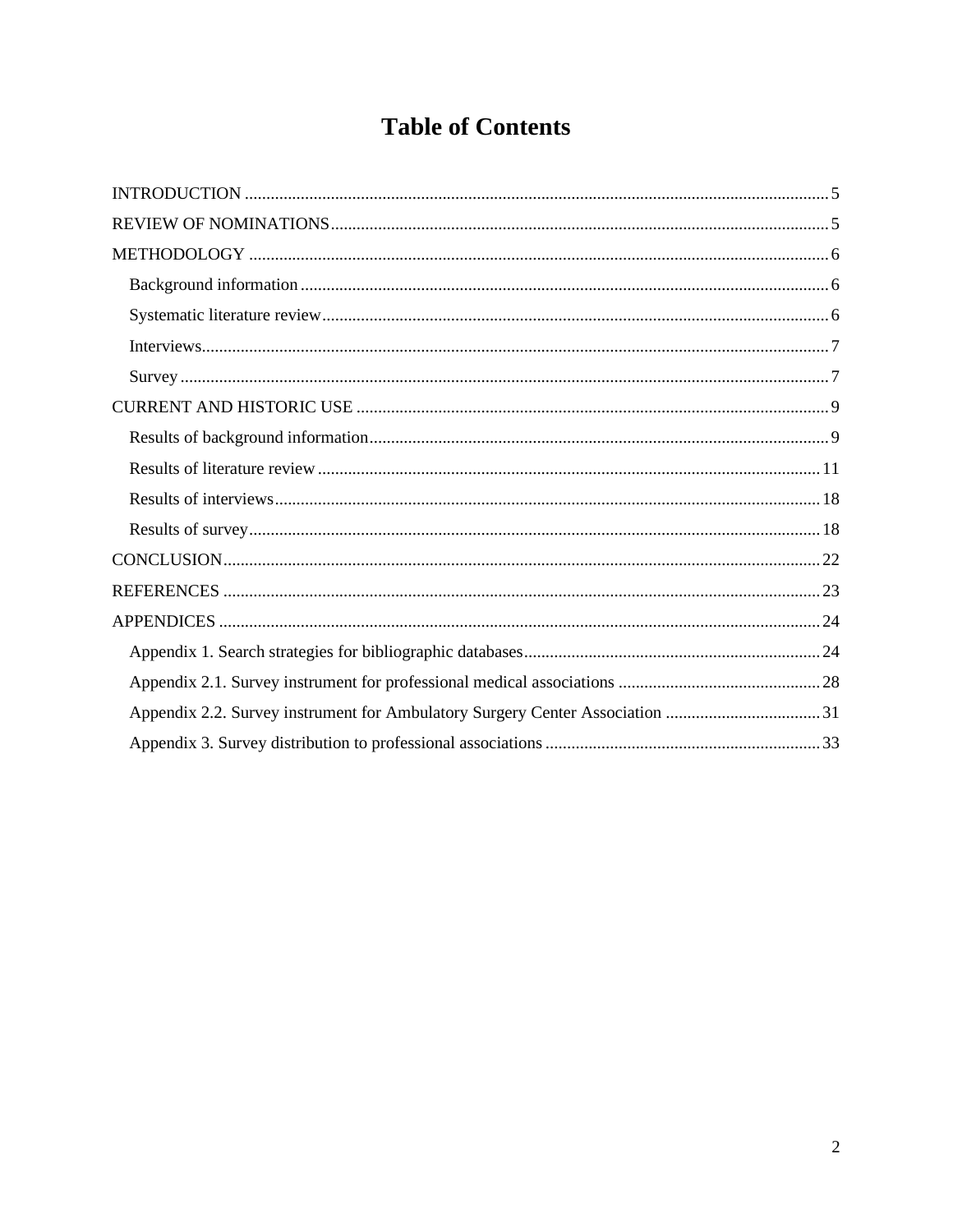## **Table of Tables**

| Table 15. Ambulatory Surgery Center Association respondents' familiarity with compounding terms 19 |  |
|----------------------------------------------------------------------------------------------------|--|
|                                                                                                    |  |
|                                                                                                    |  |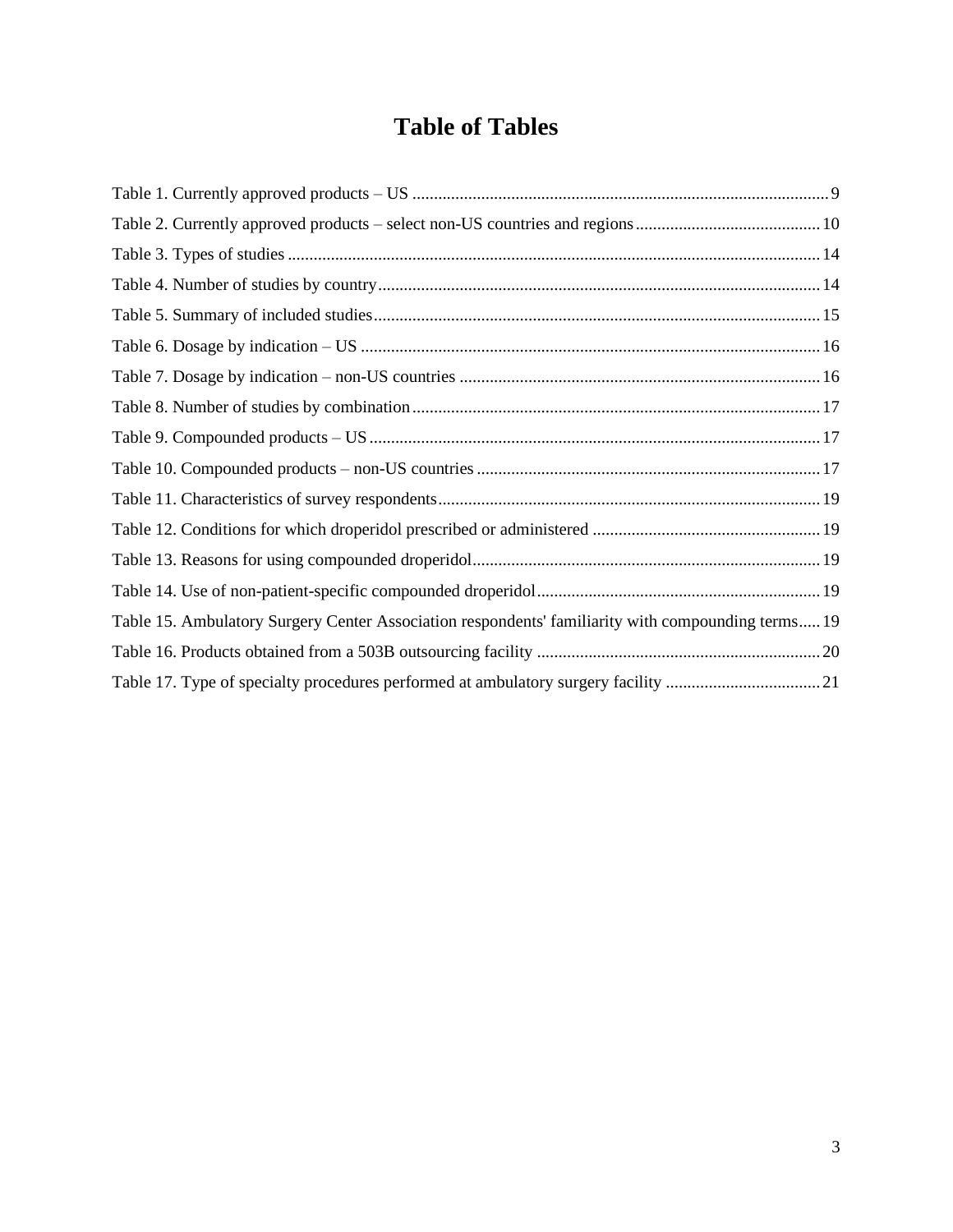# **Frequently Used Abbreviations**

| API        | <b>Active Pharmaceutical Ingredient</b> |
|------------|-----------------------------------------|
| <b>EMA</b> | European Medicines Agency               |
| EU         | European Union                          |
| <b>FDA</b> | Food and Drug Administration            |
| <b>IM</b>  | Intramuscular                           |
| <b>IRB</b> | <b>Institutional Review Board</b>       |
| IV         | Intravenous                             |
| <b>OTC</b> | Over-the-counter                        |
| <b>ROA</b> | Route of administration                 |
| <b>SME</b> | Subject matter expert                   |
| UK         | United Kingdom                          |
| <b>US</b>  | <b>United States</b>                    |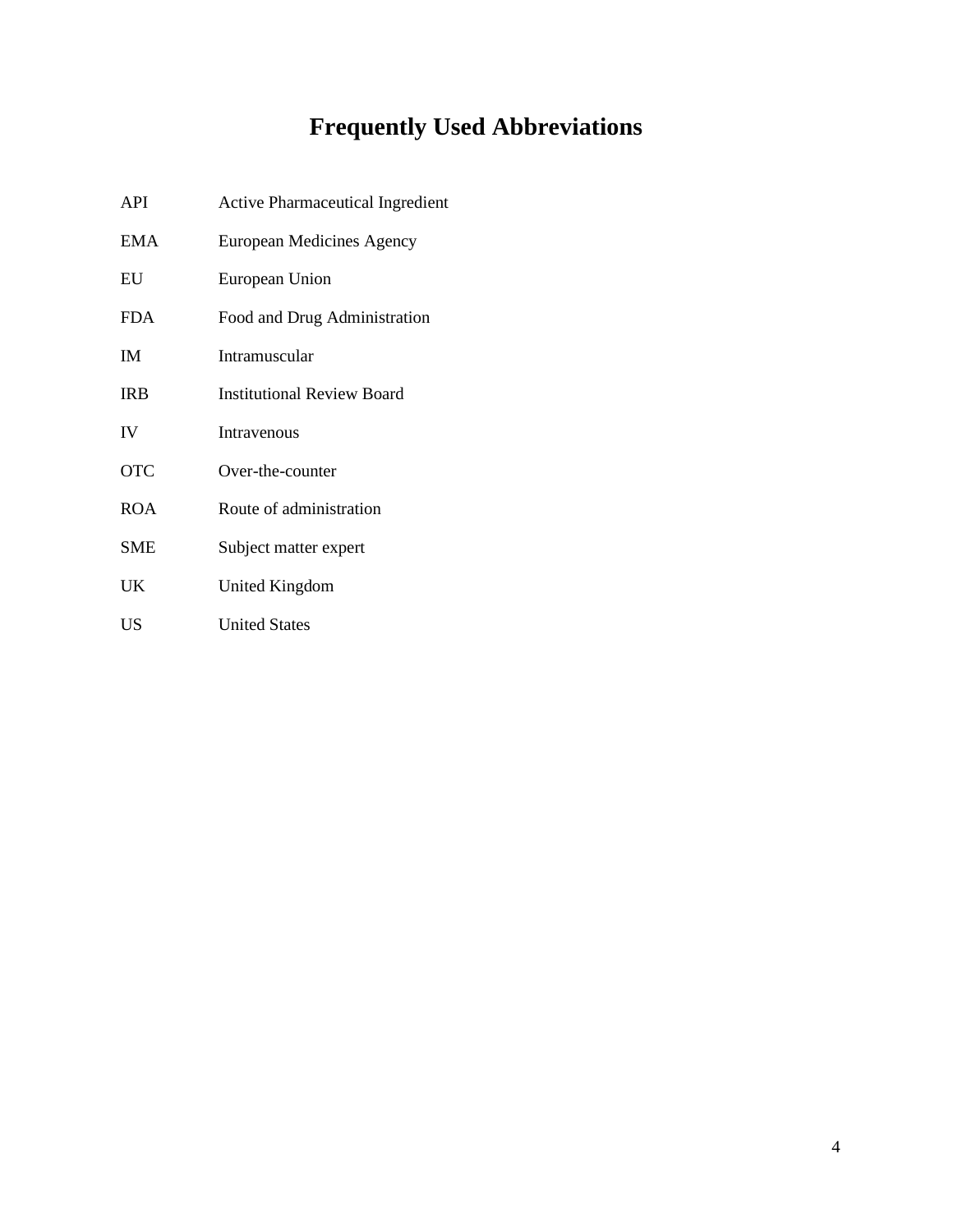## <span id="page-4-0"></span>**INTRODUCTION**

This report was created to assist the Food and Drug Administration (FDA) in their evaluation of the use of droperidol (UNII code: O9U0F09D5X), which was nominated for use as a bulk drug substance in compounding by outsourcing facilities under section 503B of the Federal Food, Drug, and Cosmetic Act.

The aim of this report was to describe how droperidol is used in clinical research and practice to diagnose, prevent, or treat disease. Due to the broad, exploratory nature of this aim, scoping review methodology was used. Following the scoping review framework, a systematic literature review was conducted and healthcare practitioners were consulted to identify how droperidol has been used historically and currently.<sup>1-3</sup> Assessment of study quality and risk of bias were not performed because the aim of this report was not to make specific recommendations on the use of this substance in clinical practice.<sup>1,4,5</sup> Rather, the aim was to summarize the available evidence on the use of droperidol and thereby assist the FDA to determine whether there is a need for the inclusion of this substance on the 503B Bulks List.

## <span id="page-4-1"></span>**REVIEW OF NOMINATIONS**

Droperidol was nominated for inclusion on the 503B Bulks List by Pentec Health, Specialty Sterile Pharmaceutical Society (SSPS), and US Compounding Pharmacy. Droperidol was nominated for treating, among other things, severe pain such as chronic non-malignant pain, and prophylaxis for nausea and vomiting via an intravenous (IV), intramuscular (IM), and/or intrathecal injection solution up to 2.5 mg/mL.

Nominators provided references from published peer-reviewed literature to describe the pharmacology and support the clinical use of droperidol.<sup>6,7</sup>

Reasons provided for nomination to the 503B Bulks List included:

- Practitioners often prescribe doses that require higher strengths or concentrations than those available in FDA-approved products or use in combinations with other medications.
- If the FDA-approved, single-use only vials were used for compounding and the vial was punctured a second time or the vial's contents were used for more than one patient, then the compounding pharmacy would be using the product off-label.
- Unsafe to expose the direct compounding area to hundreds of vials or ampoules and hundreds of aseptic manipulations during the compounding of a typical size batch for outsourcing facilities; a single vessel compounded from bulk active pharmaceutical ingredient (API) is safer and more efficient than unmanageable amounts of small vials.
- As required by Current Good Manufacturing Practices, bulk API powders can be formulated to 100 percent potency, but finished products cannot; commercially available finished products have an inherent variance in potency, creating an uncertain final concentration for the new product.
- According to SSPS, in order to utilize the most advanced technology available to provide the greatest level of sterility assurance and quality, bulk starting material is required; it is not feasible financially, nor from a processing standpoint, to use finished pharmaceutical dosage forms with advanced isolated robotic equipment or other advanced aseptic processing equipment.
- Manufacturer backorder.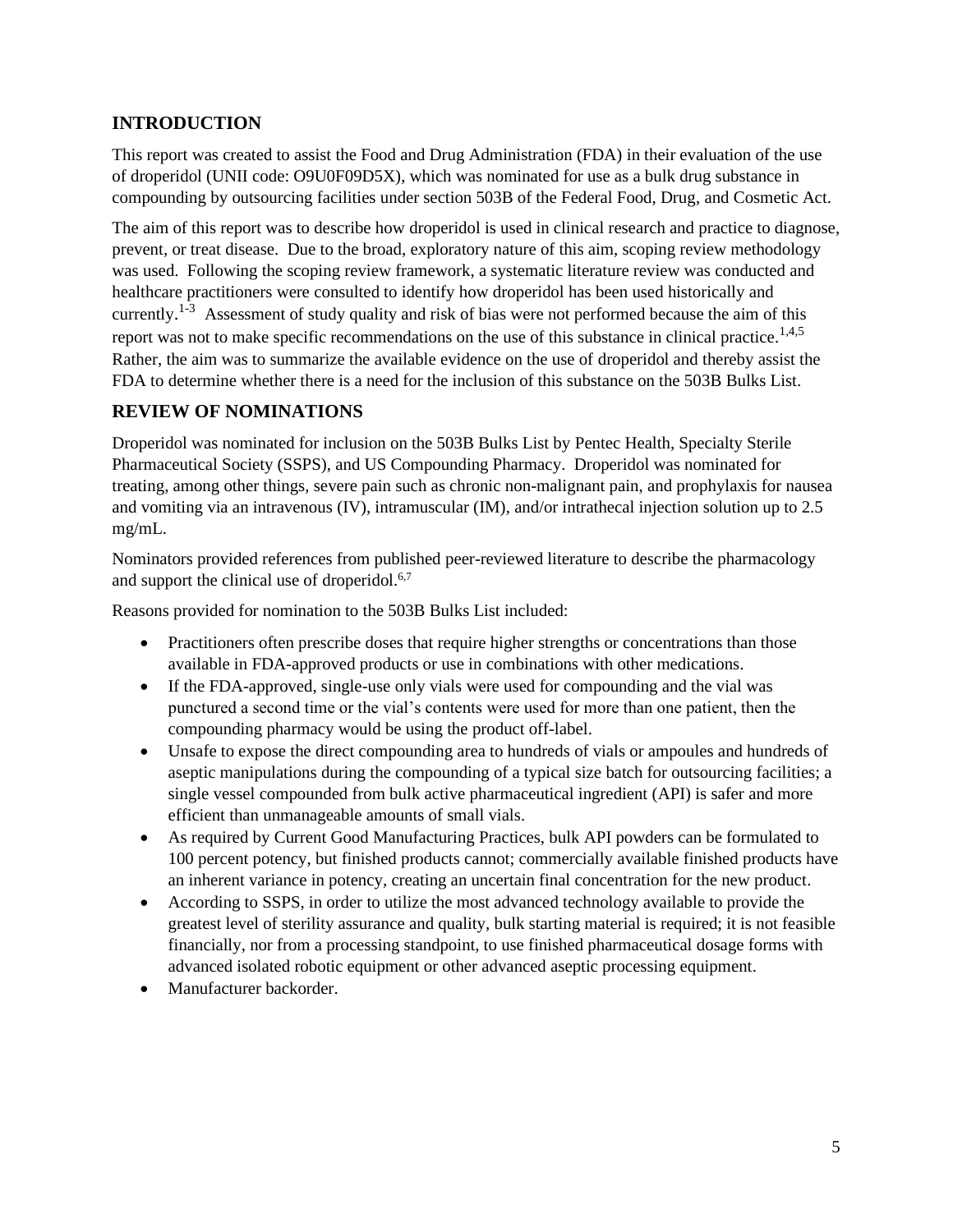## <span id="page-5-0"></span>**METHODOLOGY**

#### <span id="page-5-1"></span>*Background information*

The national medicine registers of 13 countries and regions were searched to establish the availability of droperidol products in the United States (US) and around the world. The World Health Organization, the European Medicines Agency (EMA), and globalEDGE were used to identify regulatory agencies in non-US countries. The medicine registers of non-US regulatory agencies were selected for inclusion if they met the following criteria: freely accessible; able to search and retrieve results in English language; and desired information, specifically, product trade name, active ingredient, strength, form, route of administration (ROA), and approval status, provided in a useable format. Based on these criteria, the medicine registers of 13 countries/regions were searched: US, Canada, European Union (EU), United Kingdom (UK), Ireland, Belgium, Latvia, Australia, New Zealand, Saudi Arabia, Abu Dhabi, Hong Kong, and Namibia. Both the EMA and the national registers of select EU countries (Ireland, UK, Belgium, and Latvia) were searched because some medicines were authorized for use in the EU and not available in a member country and vice versa.

Each medicine register was searched for droperidol; name variations of droperidol were entered if the initial search retrieved no results. The following information from the search results of each register was recorded in a spreadsheet: product trade name; active ingredient; strength; form; ROA; status and/or schedule; approval date. Information was recorded only for products with strengths, forms, and/or ROA similar to those requested in the nominations.

In addition to the aforementioned medicine registers, the DrugBank database (version 5.1.5) and the Natural Medicines database were searched for availability of over-the-counter (OTC) products containing droperidol. The availability of OTC products (yes/no) in the US and the ROA of these products were recorded in a spreadsheet. Individual product information was not recorded.

#### <span id="page-5-2"></span>*Systematic literature review*

#### Search strategy

A medical librarian constructed comprehensive search strategies for Ovid MEDLINE and Embase. The search strategies used a combination of controlled vocabulary terms and keywords to describe two concepts: droperidol and intrathecal administration (refer to Appendix 1 for full search strategies). The other nominated ROAs were not included in the literature review because there is an FDA-approved injectable droperidol product for IV or IM use. Keywords for brand or proprietary products were not included in the search strategy because studies that utilized such products were excluded. Results were limited to human studies in English language. Searches were conducted on March 12, 2020. In addition, the ECRI Guidelines Trust<sup>®</sup> repository was searched on March 11, 2020 for clinical practice guidelines that recommended the use of droperidol and provided sufficient information on dosing and administration.

Results were exported to EndNote for Windows version X9.2 (Clarivate Analytics), and duplicates were removed. The de-duplicated results were uploaded to Covidence (Veritas Health Innovation) for screening.

#### Study selection

Studies in which droperidol was used in the nominated dosage form, ROA, and/or combination product to diagnose, prevent or treat the nominated disease or condition, or other conditions not specified in the nomination, were included. Studies were excluded if they were: written in a language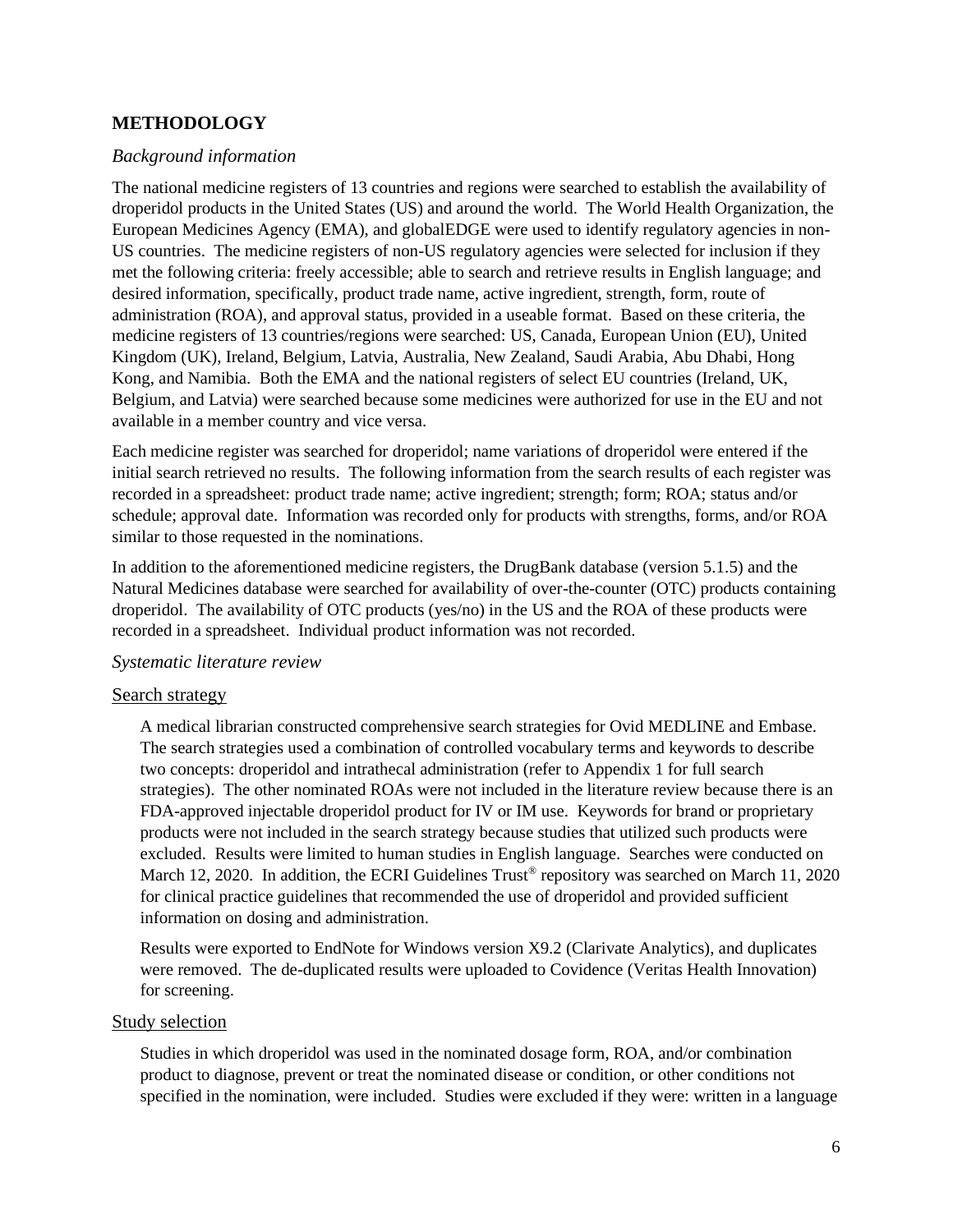other than English; reviews or meta-analyses; surveys or questionnaires (cross-sectional design); designed to evaluate cost-effectiveness, mechanism of action, pre-clinical use, safety, or toxicity; or any study design other than a randomized controlled trial conducted in a non-US country. Studies were also excluded if droperidol was used as: a brand or proprietary product; an FDA-approved product in the nominated dosage form, ROA, or combination; or a dosage form, ROA, or combination that was not nominated. Studies in which droperidol was used to diagnose, prevent, or treat autism were excluded due to a separate project examining the use of compounded substances in individuals with autism. Studies that did not meet the inclusion criteria but provided valuable information about the pharmacological or current or historical use of the substance were noted and put in a separate group in the EndNote library. Two reviewers independently screened titles and abstracts and reviewed full-text articles. A third reviewer reconciled all disagreements.

#### Data extraction

The following information was recorded in a standard data extraction form: author names; article title; journal; year of publication; country; study type; historical use of droperidol; setting; total number of patients; number of patients who received droperidol; patient population; indication for use of droperidol; dosage form and strength; dose; ROA; frequency and duration of therapy; use of droperidol in a combination product; use and formulation of droperidol in a compounded product; use of droperidol compared to FDA-approved drugs or other treatments; outcome measures; authors' conclusions. One reviewer extracted data from the included studies; a second reviewer checked the data extraction.

#### <span id="page-6-0"></span>*Interviews*

Semi-structured interviews with subject matter experts (SMEs) were conducted to understand how and in what circumstances droperidol was used in a clinical setting. The systematic literature review and indications from the nominations were reviewed to identify the following medical specialties that would potentially use droperidol: anesthesiology, pain management, primary care and internal medicine, and surgery. Potential SMEs within the relevant medical specialties were identified through recommendations and referrals from professional associations, colleagues' professional networks, and authors of relevant literature. In addition, the American Society of Health-System Pharmacists (ASHP) and select outsourcing facilities were contacted for interviews and referrals to additional SMEs. SMEs provided oral informed consent to be interviewed and audio recorded. Interviews lasting up to 60 minutes were conducted via telephone, audio recorded, and professionally transcribed. The transcriptions and notes were entered into NVivo 12 (QSR International) for qualitative data analysis. Several members of the research team independently coded the transcriptions of two representative interviews for themes. The team members discussed the codes that emerged from their independent analysis, as well as those codes that were determined a priori. The code book was developed out of the integration of these coding schemes.

#### <span id="page-6-1"></span>*Survey*

A survey was distributed to the members of professional medical associations to determine the use of droperidol in clinical practice. The online survey was created using Qualtrics® software (refer to Appendix 2 for complete survey). A Google<sup>™</sup> search was conducted to identify the professional associations in the US for the relevant medical specialties. An association's website was searched to identify the email of the executive director, regulatory director, media director, association president, board members, or other key leaders within the organization to discuss survey participation. If no contact information was available, the "contact us" tab on the association website was used. An email describing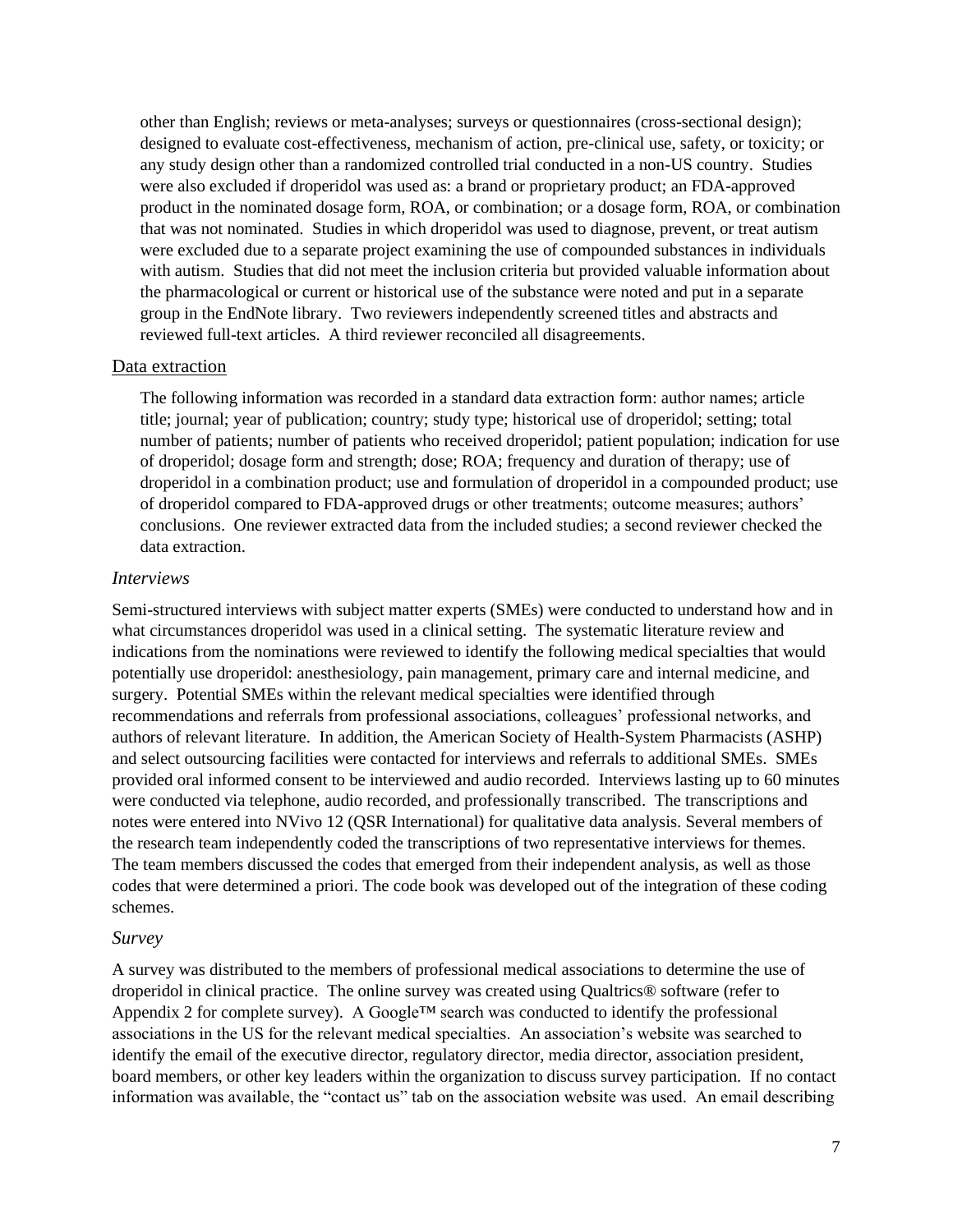the project and requesting distribution of the survey to the association's members was sent to the identified persons. Associations that declined, did not respond, or did not provide significant data in project Year 1 were not contacted to distribute the project Year 2 surveys.

The survey was posted on the project website and the survey link was distributed to the associations that agreed to participate (refer to Appendix 3 for associations that participated and those that did not).

Participation was anonymous and voluntary. The estimated time for completion was 15 minutes with a target of 50 responses per survey.

The University of Maryland, Baltimore Institutional Review Board (IRB) and the FDA IRB reviewed the interview and survey methods and found both to be exempt. The Office of Management and Budget approved this project.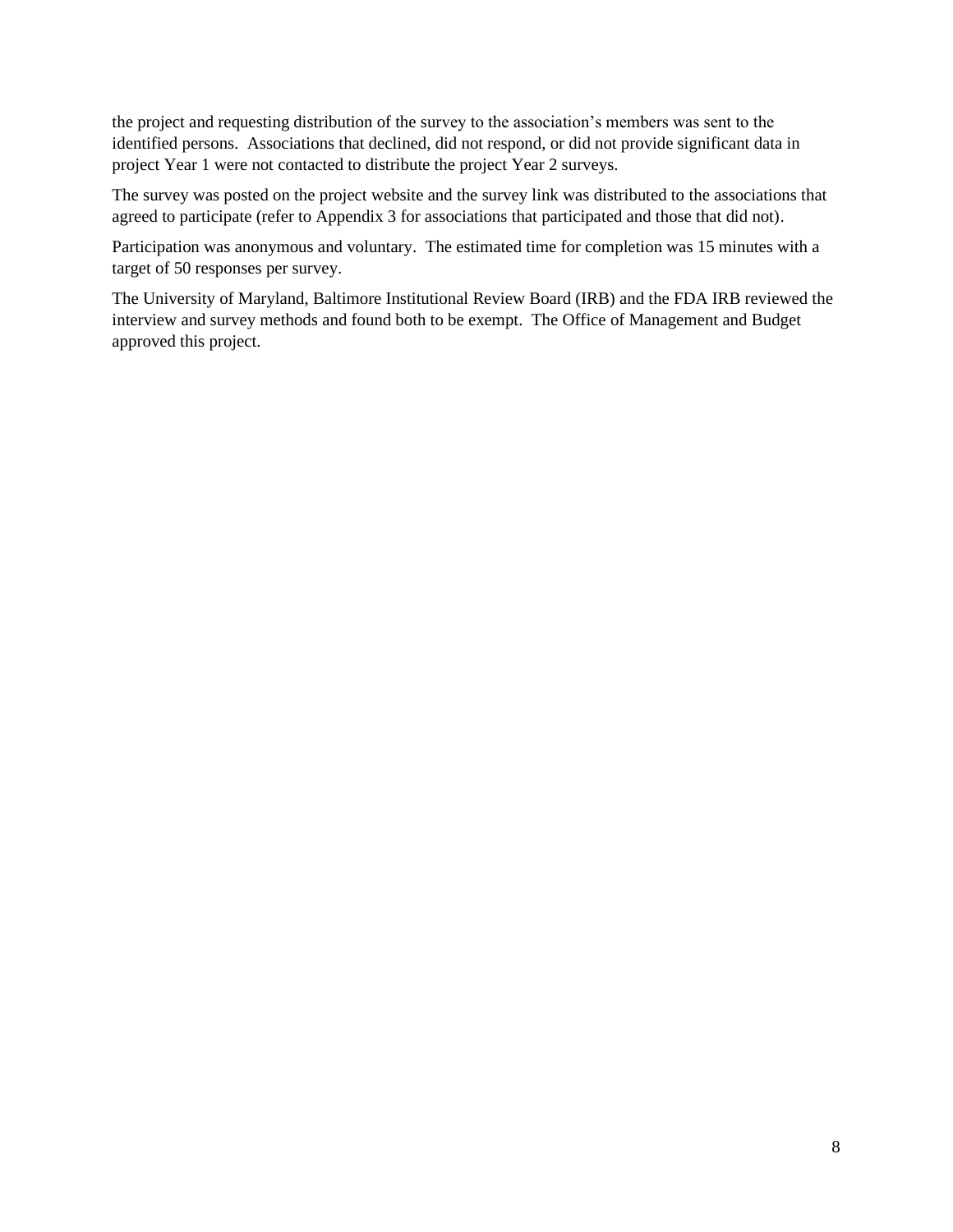## **CURRENT AND HISTORIC USE**

#### *Results of background information*

- Droperidol is available as an FDA-approved product in the nominated dosage form and ROA.
- Droperidol is not available as an OTC product in the US.
- There is a current United States Pharmacopeia (USP) monograph for droperidol.
- Droperidol is available in the nominated dosage form and ROA in Abu Dhabi, Australia, Belgium Ireland, Namibia, New Zealand, Saudi Arabia, and UK.

Table 1. Currently approved products  $- US^a$ 

| <b>Active Ingredient</b> | Concentration       | <b>Dosage Form</b> | <b>Route of Administration</b> | <b>Status</b> | <b>Approval Date</b> <sup>b</sup> |
|--------------------------|---------------------|--------------------|--------------------------------|---------------|-----------------------------------|
| Droperidol               | $2.5 \text{ mg/mL}$ | Injectable         | Injection                      | Prescription  | Approved prior to 1/1/1982        |

<span id="page-8-2"></span><span id="page-8-1"></span><span id="page-8-0"></span><sup>a</sup>Source: US FDA *Approved Drug Products with Therapeutic Equivalence Evaluations* (Orange Book). <sup>b</sup>If multiple approval dates and/or multiple strengths, then earliest date provided.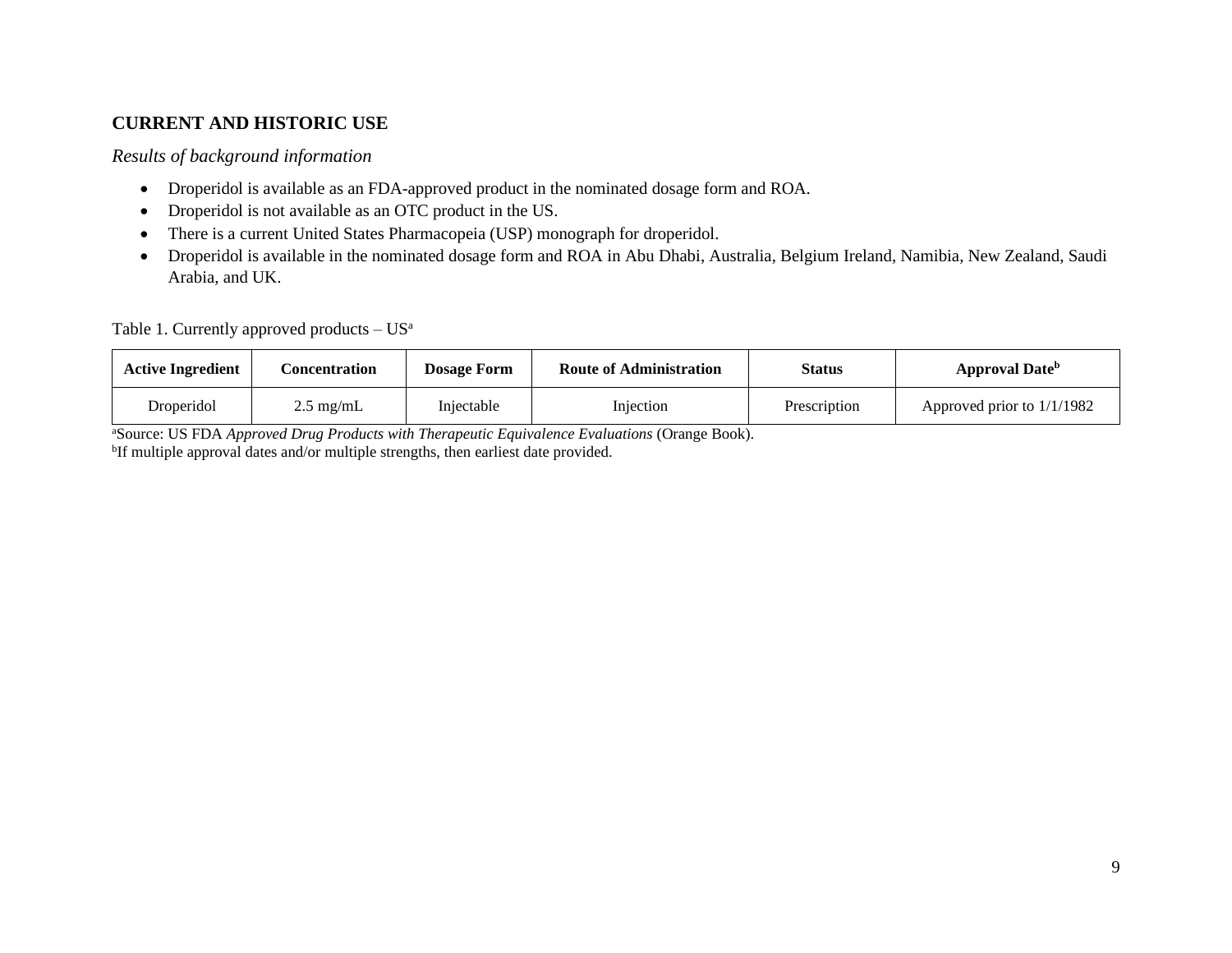| Active<br>Ingredient         |                      |                    | Route of                                    | <b>Approved for Use</b> |               |                                   |
|------------------------------|----------------------|--------------------|---------------------------------------------|-------------------------|---------------|-----------------------------------|
|                              | <b>Concentration</b> | <b>Dosage Form</b> | <b>Administration</b>                       | Country                 | <b>Status</b> | <b>Approval Date</b> <sup>b</sup> |
| Droperidol<br>$0.5$ -5 mg/mL |                      |                    | Injection,<br>intramuscular,<br>intravenous | Abu Dhabi               | Active        |                                   |
|                              |                      |                    |                                             | Australia               | Prescription  | 5/17/2016                         |
|                              |                      |                    |                                             | Belgium                 | Prescription  | 1/14/1976                         |
|                              |                      | Solution           |                                             | Ireland                 | Prescription  | 2/29/2008                         |
|                              |                      |                    |                                             | Namibia                 |               | 8/18/2004                         |
|                              |                      |                    |                                             | New Zealand             | Prescription  | 12/31/1969                        |
|                              |                      |                    |                                             | Saudi Arabia            | Prescription  |                                   |
|                              |                      |                    |                                             | UK                      | Prescription  | 1/28/2008                         |

#### Table 2. Currently approved products – select non-US countries and regions<sup>a</sup>

<span id="page-9-0"></span>Abbreviation: "– ", not mentioned.

<sup>a</sup>Medicine registers of national regulatory agencies were searched if they met the following criteria: freely accessible; able to search and retrieve results in English language; and desired information (product trade name, active ingredient, strength, form, ROA, and approval status) provided in a useable format. Information was recorded only for products with strengths, forms, and/or ROA similar to those requested in the nominations. See Methodology for full explanation*.*

<sup>b</sup>If multiple approval dates and/or multiple strengths, then earliest date provided.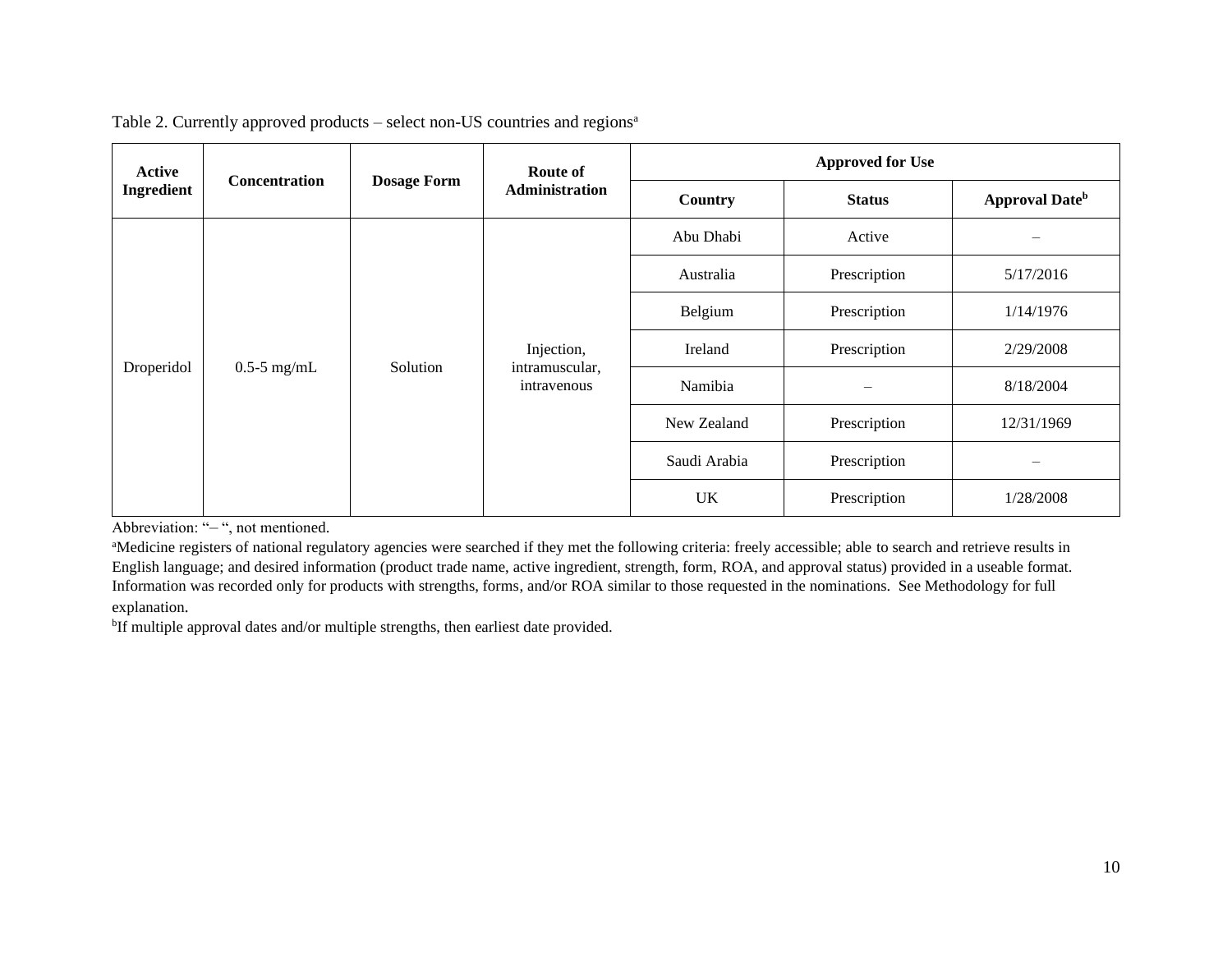#### <span id="page-10-0"></span>*Results of literature review*

#### Study selection

Database searches yielded 293 references; 0 additional references were identified from searching ECRI Guidelines Trust® and the references of relevant systematic reviews. After duplicates were removed, 214 titles and abstracts were screened. After screening, the full text of 45 articles was reviewed. Finally, 3 studies were included. Forty-two studies were excluded for the following reasons: wrong dosage form or ROA (14 studies); wrong study design (12); droperidol used as an FDA-approved dosage form or ROA (8); language other than English (4); droperidol only mentioned briefly (2); droperidol used as brand or proprietary product (2).

Refer to Figure 1 for the Preferred Reporting Items for Systematic Reviews and Meta-Analyses (PRISMA) flow diagram.

#### Characteristics of included studies

The 3 included studies were published between 2011 and 2015. There were 2 experimental studies, 0 observational studies, 1 descriptive study, and 0 clinical practice guidelines. The 3 studies were conducted in the following countries: Brazil, Turkey, and US.

A total of 368 patients participated in the 3 included studies. The number of patients in each study ranged from 8 to 180.

Outcome measures differed among the included studies and included: pain relief, use of nonintrathecal antiemetics, patient reported incidence of pruritis, intraoperative and post-operative side effects, and time to first pain.

Refer to Table 5 for summary of study country, design, patient population, intervention and comparator, and outcome measures.

#### Use of droperidol

Eight patients received droperidol as a treatment for nausea and vomiting, administered intrathecally at a starting dose of 22.7  $\pm$  18.6 mcg/day and increased by 15-50 mcg/day as needed. The duration of treatment was not specified. Sixty patients received droperidol as an experimental treatment for pruritis, administered as a one-time 2.5 mg dose. The dosage form and route of administration were not specified. Twenty patients received droperidol as an experimental treatment for analgesia, administered intrathecally at a dose of 1.25 mg. Duration of treatment was not specified.

Refer to Tables 6 and 7 for summaries of dosage by indication.

Droperidol was used as a compounded product (refer to Table 9).

In 1 study, the authors' concluding statement recommended droperidol given intrathecally as a safe antiemetic to use with opioid analgesics.<sup>8</sup> In another study, the authors concluded that droperidol was a satisfactory drug to antagonize morphine-induced pruritis.<sup>9</sup> In the last study, the authors' concluding statement did not find a difference among the intrathecal adjuvant agents they used for spinal anesthesia.<sup>10</sup> Refer to Table 5 for summary of authors' conclusions.

#### Pharmacology and historical use

In addition to the 3 included studies, 8 studies were identified that did not meet the inclusion criteria but provided valuable information about the pharmacology and historical use of droperidol.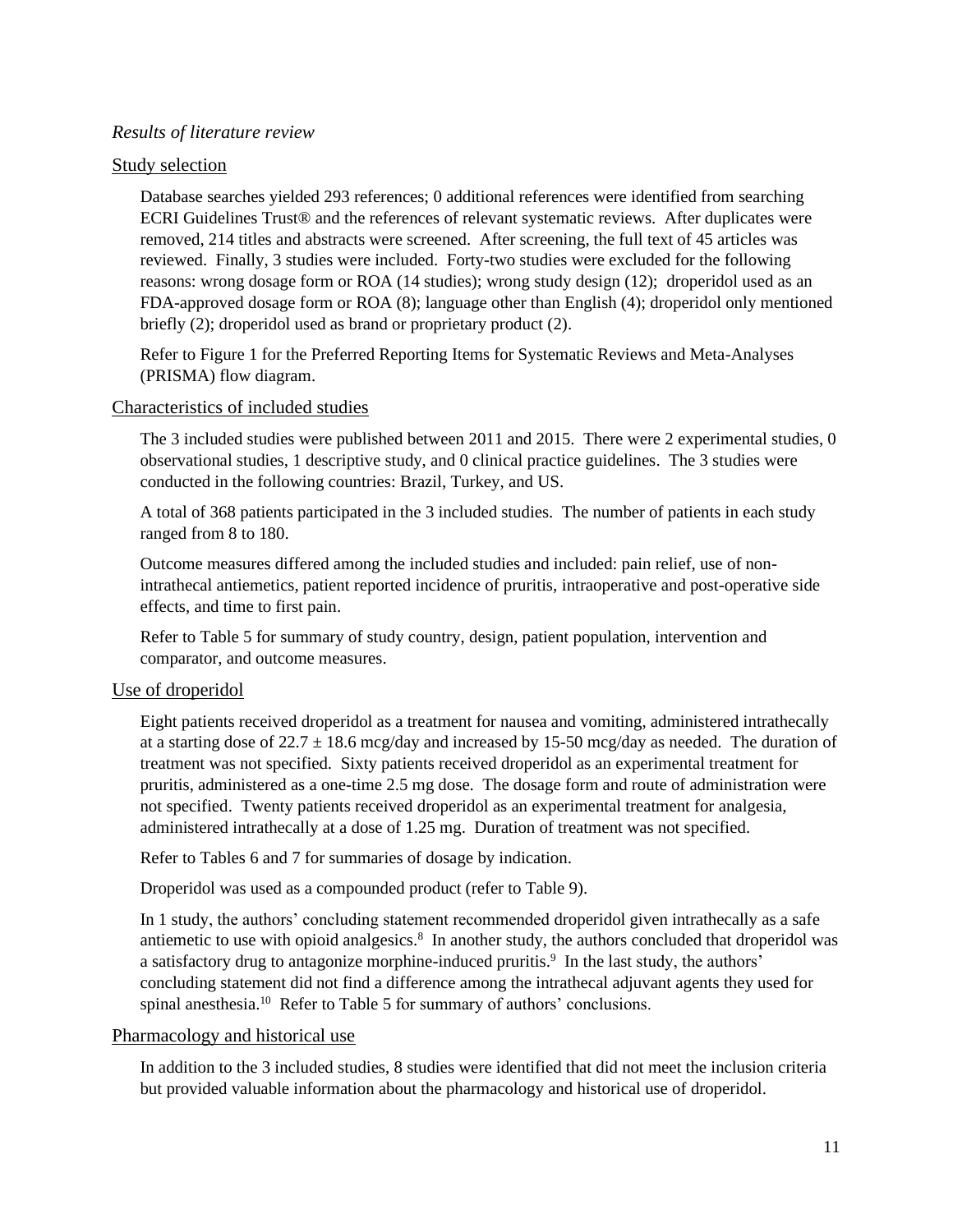Droperidol is a neuroleptic drug that "produces a state of mental detachment and indifference to surroundings with a mild soporific effect although the patient remains fully [cooperative]."<sup>11</sup> It is a potent antiemetic and psycho-sedative that produces an adrenergic blockade and potentiates the action of analgesics.<sup>11</sup> Reported side effects include mental depression, hallucinations, mild agitation, and dyskinesia.<sup>11</sup> In 2001, the FDA issued a black box warning for droperidol that it could increase the chance of QT prolongation and/or torsade de pointes.<sup>8,12</sup> However, there have been a number of sources supporting droperidol's safety and efficiency at recommended doses.<sup>8,13,14</sup> The cases that led to the black box warning also had confounding factors, making it difficult to definitively determine that droperidol was the cause of the reported adverse events.<sup>13</sup>

Droperidol has been shown to reduce the incidence of postoperative nausea and vomiting when used as a premedication, or when administered during general anesthesia, without side effects such as motor dysfunction or neurotoxicity.<sup>15</sup> In a study by Gurses et al, the authors compared the analgesic and adverse effects of tramadol alone and in combination with other drugs for postoperative epidural analgesia.<sup>6</sup> Patients were randomly assigned to 1 of 3 groups: epidural tramadol alone, tramadol and droperidol, or tramadol and clonidine.<sup>6</sup> The authors concluded that epidural tramadol with droperidol or clonidine increased the analgesic duration and that droperidol may be the better alternative when its antiemetic properties and adverse events were considered.<sup>6</sup> In another study looking at long-term use of intrathecal droperidol as an antiemetic, 8 patients with implanted intrathecal narcotic drug delivery systems were given intrathecal droperidol. 8 The authors found that droperidol given at a dose of 5-300 mcg/day intrathecally was a safe antiemetic to use with opioid analgesics.<sup>8</sup>

In a 2003 review on neuraxial opioid-induced pruritus, there was conflicting evidence for droperidol's effectiveness in the treatment or prevention of pruritus.<sup>16</sup> The review mentioned a study done by Horta et  $al^{17}$  in which 140 patients received epidural anesthesia with morphine, bupivacaine, and epinephrine for cesarean section.<sup>16</sup> Patients were randomly assigned to 4 groups: morphine only, morphine plus 1.25 mg droperidol, morphine plus 2.5 mg droperidol, and morphine plus 5 mg droperidol.<sup>16</sup> The efficacy increased as the dose of epidural droperidol increased but sedation did as well.<sup>16</sup> The study concluded that there was no statistically significant difference between the morphine only group compared to the droperidol groups.<sup>16</sup> A more recent study done by Briao et al in 2015 found that the incidence of moderate to severe pruritis was lower in the droperidol group than that of the ondansetron or metoclopramide groups. 9 They concluded that droperidol is a satisfactory drug to antagonize morphine-induced pruritis.<sup>9</sup> The droperidol dosage form and ROA were not specified in this study.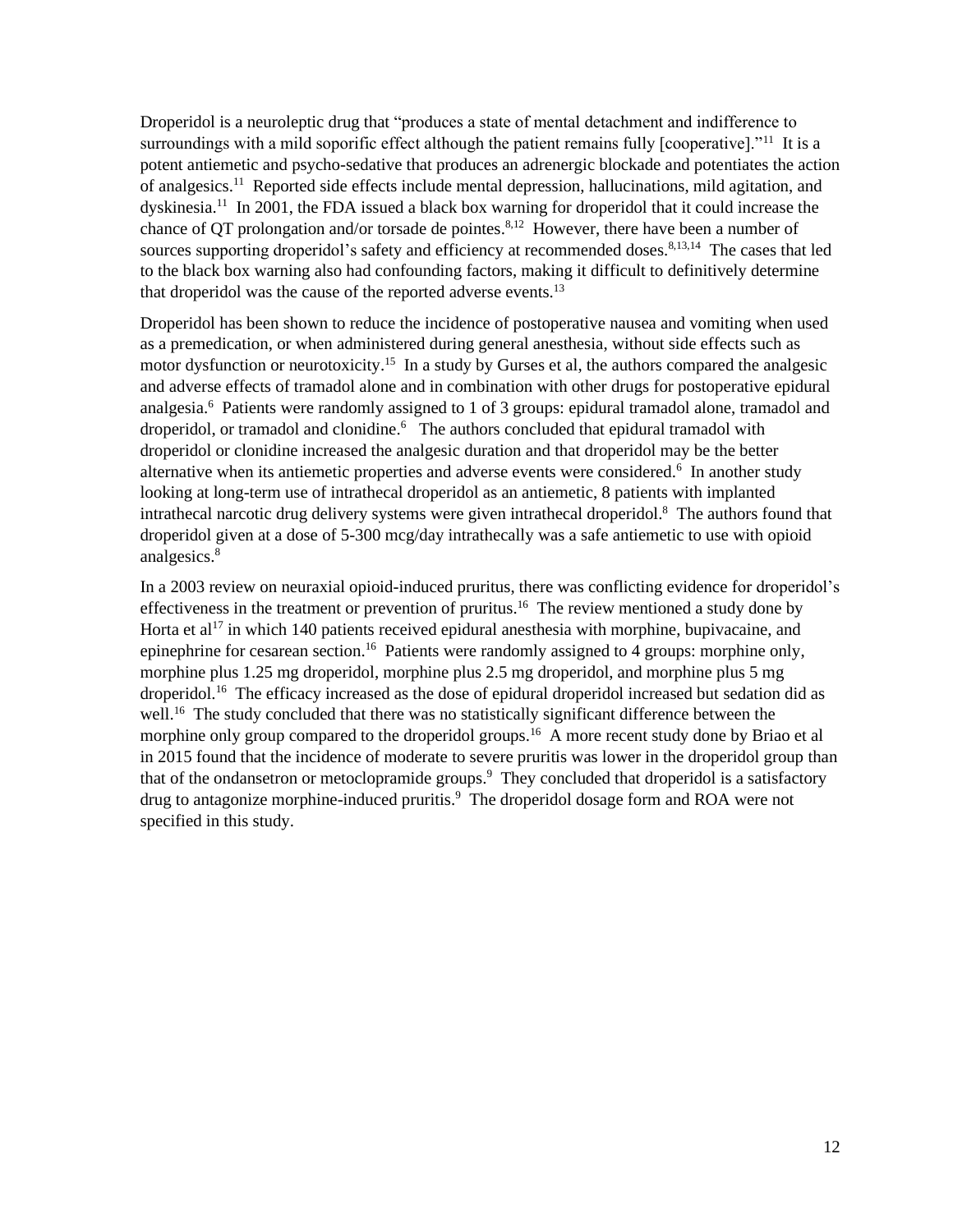Figure 1. PRISMA flow diagram showing literature screening and selection.



Moher D, Liberati A, Tetzlaff J, Altman DG. Preferred reporting items for systematic reviews and metaanalyses: the PRISMA statement. J Clin Epidemiol. 2009;62(10):1006-1012. Available from: http://www.prisma-statement.org/.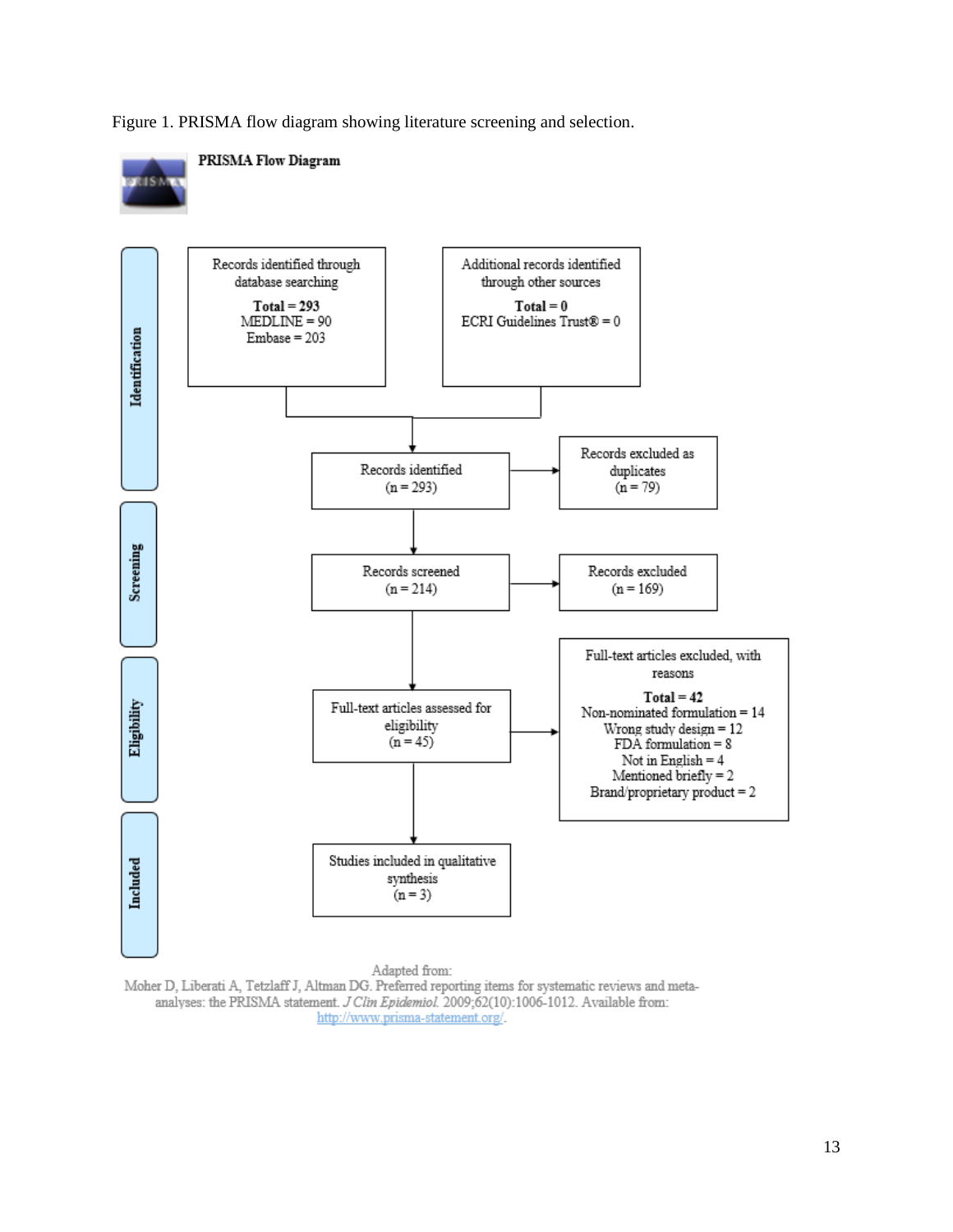## <span id="page-13-0"></span>Table 3. Types of studies

| <b>Types of Studies</b> | <b>Number of Studies</b> |
|-------------------------|--------------------------|
| Descriptive $8$         |                          |
| Experimental $9,10$     |                          |
| Observational           |                          |

<span id="page-13-1"></span>Table 4. Number of studies by country

| Country              | <b>Number of Studies</b>         |
|----------------------|----------------------------------|
| Brazil <sup>9</sup>  |                                  |
| Turkey <sup>10</sup> |                                  |
| US <sup>8</sup>      |                                  |
|                      | Total US: 1                      |
|                      | <b>Total Non-US Countries: 2</b> |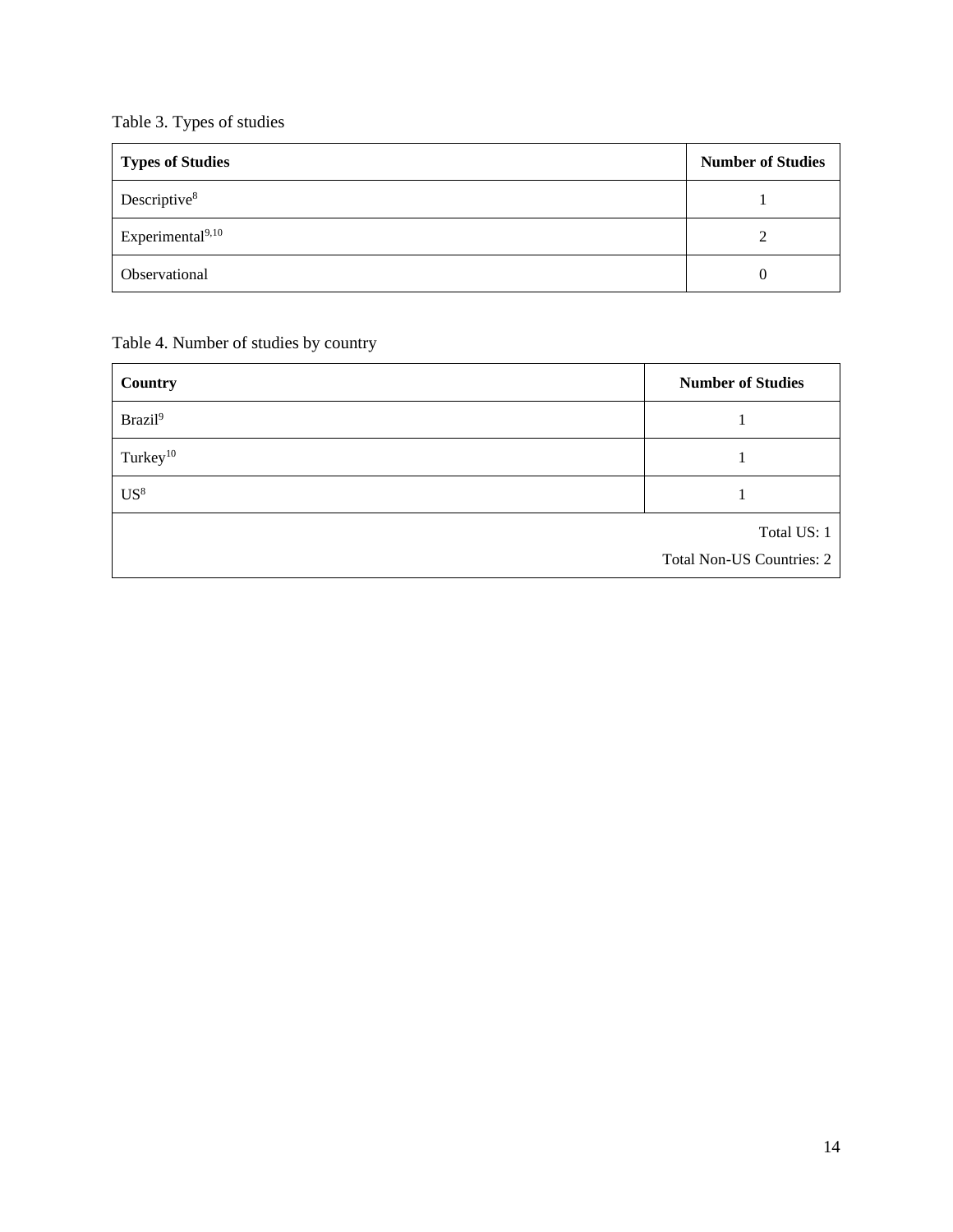## Table 5. Summary of included studies

<span id="page-14-0"></span>

| Author, Year,<br>Country                               | <b>Study Type<sup>a</sup></b>        | <b>Patient Population</b><br>$(\%$ male, age)                                                                                                                                                                                                              |                        | Intervention/Comparator (# of patients)                                      | <b>Primary Outcome</b><br><b>Measure</b>                                       | <b>Authors' Conclusions</b>                                                                                                                                                                                                                                                                       |  |  |
|--------------------------------------------------------|--------------------------------------|------------------------------------------------------------------------------------------------------------------------------------------------------------------------------------------------------------------------------------------------------------|------------------------|------------------------------------------------------------------------------|--------------------------------------------------------------------------------|---------------------------------------------------------------------------------------------------------------------------------------------------------------------------------------------------------------------------------------------------------------------------------------------------|--|--|
|                                                        | <b>Indication 1: Nausea/vomiting</b> |                                                                                                                                                                                                                                                            |                        |                                                                              |                                                                                |                                                                                                                                                                                                                                                                                                   |  |  |
| Ahmad-Sabry<br>and Shareghi.,<br>2012, US <sup>8</sup> |                                      | 8 patients (37.5%,<br>range $54-84$ y)                                                                                                                                                                                                                     | $\bullet$              | Droperidol (8)                                                               | Pain relief, use of<br>non-intrathecal<br>antiemetics                          | Droperidol given as a dose of 5-300<br>mcg/day intrathecally is a safe<br>antiemetic to use with opioid<br>analgesics. The authors suggest a<br>minimal starting dose of 20-30<br>mcg/day of droperidol and increase<br>by 25-50% on subsequent pump<br>refills until desired effect is achieved. |  |  |
| <b>Indication 2: Pruritis</b>                          |                                      |                                                                                                                                                                                                                                                            |                        |                                                                              |                                                                                |                                                                                                                                                                                                                                                                                                   |  |  |
| Briao et al.,<br>2015, Brazil $9$                      | Randomized,<br>double-blind<br>trial | 180 patients (% male<br>not specified, age<br>distribution reported<br>$below*$ )<br>Droperidol $(27.6 y)$<br>Metoclopramide<br>(27.1 y)<br>Ondansetron $(26.8 y)$<br>*Authors did not<br>specify whether the<br>numbers provided for<br>age was the mean. | $\bullet$<br>$\bullet$ | Droperidol 2.5 mg (60)<br>Metoclopramide 10 mg (60)<br>Ondansetron 8 mg (60) | Patient reported<br>incidence of<br>pruritis (mild,<br>moderate, or<br>severe) | The incidence of moderate and<br>severe pruritis was lower in the<br>droperidol group. Droperidol is a<br>satisfactory drug to antagonize<br>subarachnoid morphine-induced<br>pruritis.                                                                                                           |  |  |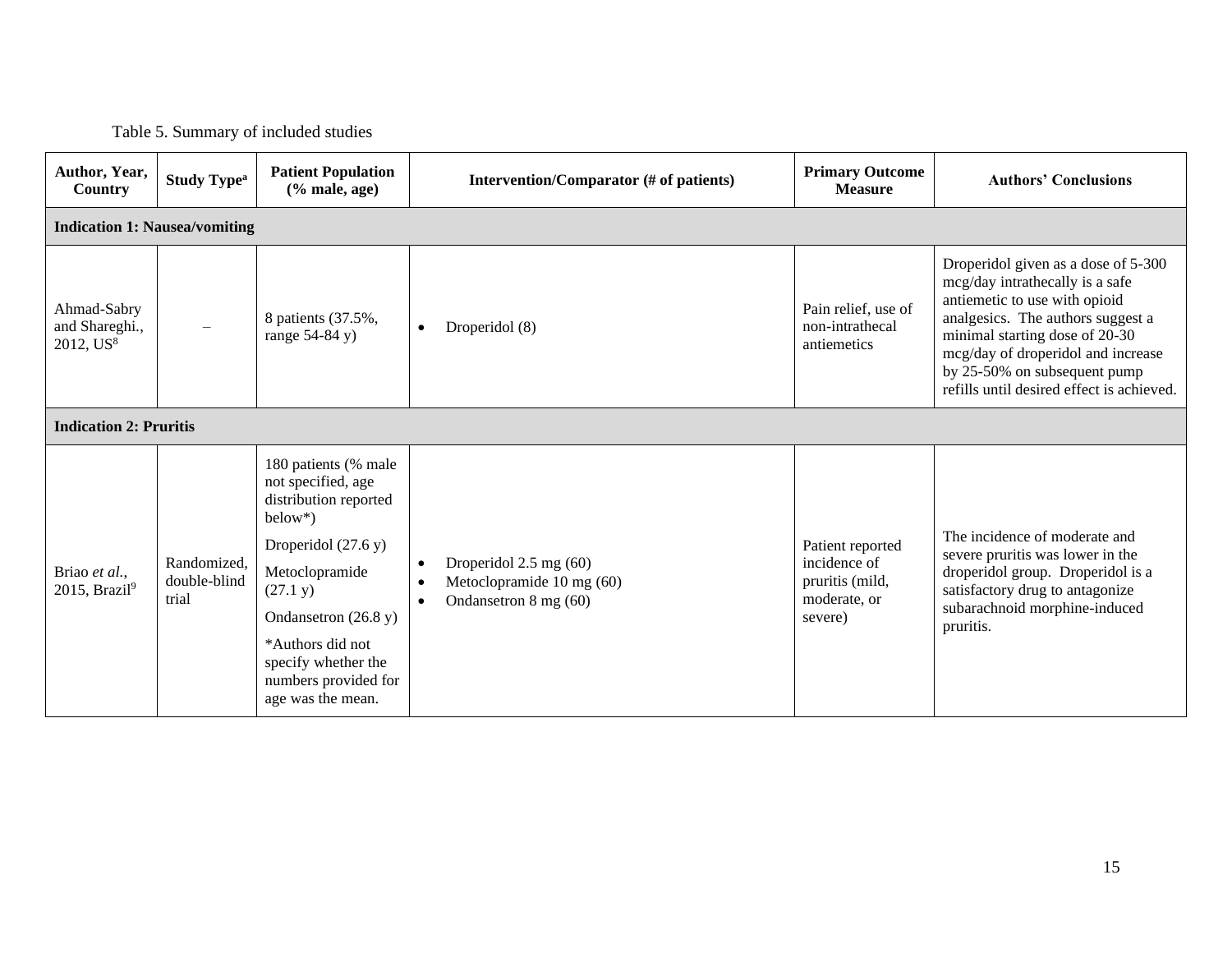| <b>Indication 3: Analgesia/anesthesia</b>       |                     |                                        |                                                                                                                                                                                                                                                                                                                                                                                                                                                                    |                                                                             |                                                                                                                                                                     |  |  |
|-------------------------------------------------|---------------------|----------------------------------------|--------------------------------------------------------------------------------------------------------------------------------------------------------------------------------------------------------------------------------------------------------------------------------------------------------------------------------------------------------------------------------------------------------------------------------------------------------------------|-----------------------------------------------------------------------------|---------------------------------------------------------------------------------------------------------------------------------------------------------------------|--|--|
| Yektaz et al.,<br>$2011$ . Turkey <sup>10</sup> | Randomized<br>study | 180 patients (35%,<br>range $19-75$ y) | Control: 15 mg 0.5% hyperbaric bupivacaine and 0.5<br>mL of serum $(20)$<br>Intervention: Hyperbaric bupivacaine plus:<br>Group 1: Hyperbaric bupivacaine 2.5 mg<br>$\circ$<br>(20)<br>Group 2: Ketamine $12.5 \text{ mg } (20)$<br>Group 3: Fentanyl 25 mcg (20)<br>Group 4: Sufentanil 2.5 mcg (20)<br>Group 5: Dexmedetomidine 2 mcg (20)<br>Group 6: Neostigmine 250 mcg (20)<br>Group 7: Midazolam 500 mcg (20)<br>Group 8: Droperidol $1.25 \text{ mg} (20)$ | Intraoperative and<br>post-operative side<br>effects, time to first<br>pain | Intrathecal adjuvant agents had a<br>similar effect on the characteristics of<br>spinal and there were no<br>differences in time to first pain<br>among the agents. |  |  |

Abbreviations: "-", not mentioned.

<sup>a</sup>As defined by authors.

Table 6. Dosage by indication – US

| <b>Indication</b>            | Dose                                                                           | Concentration | <b>Dosage Form</b>           | <b>Route of Administration</b> | <b>Duration of Treatment</b> |
|------------------------------|--------------------------------------------------------------------------------|---------------|------------------------------|--------------------------------|------------------------------|
| Nausea/vomiting <sup>8</sup> | Starting dose: $22.7 \pm 18.6$ mcg/day<br>Increased by 15-50 mcg/day as needed |               | Solution (preservative-free) | Intrathecal                    |                              |

Abbreviation: "-", not mentioned.

## Table 7. Dosage by indication – non-US countries

| <b>Indication</b>         | Dose              | Concentration                  | <b>Dosage Form</b>       | <b>Route of Administration</b> | <b>Duration of Treatment</b> |
|---------------------------|-------------------|--------------------------------|--------------------------|--------------------------------|------------------------------|
| Analgesia/anesthesia $10$ | $1.25 \text{ mg}$ | $1.25 \text{ mg}/3 \text{ mL}$ | Solution                 | Intrathecal                    | $\overline{\phantom{m}}$     |
| Pruritis <sup>9</sup>     | $2.5 \text{ mg}$  | $\overline{\phantom{m}}$       | $\overline{\phantom{a}}$ |                                | Once                         |

<span id="page-15-1"></span><span id="page-15-0"></span>Abbreviation: "–", not mentioned.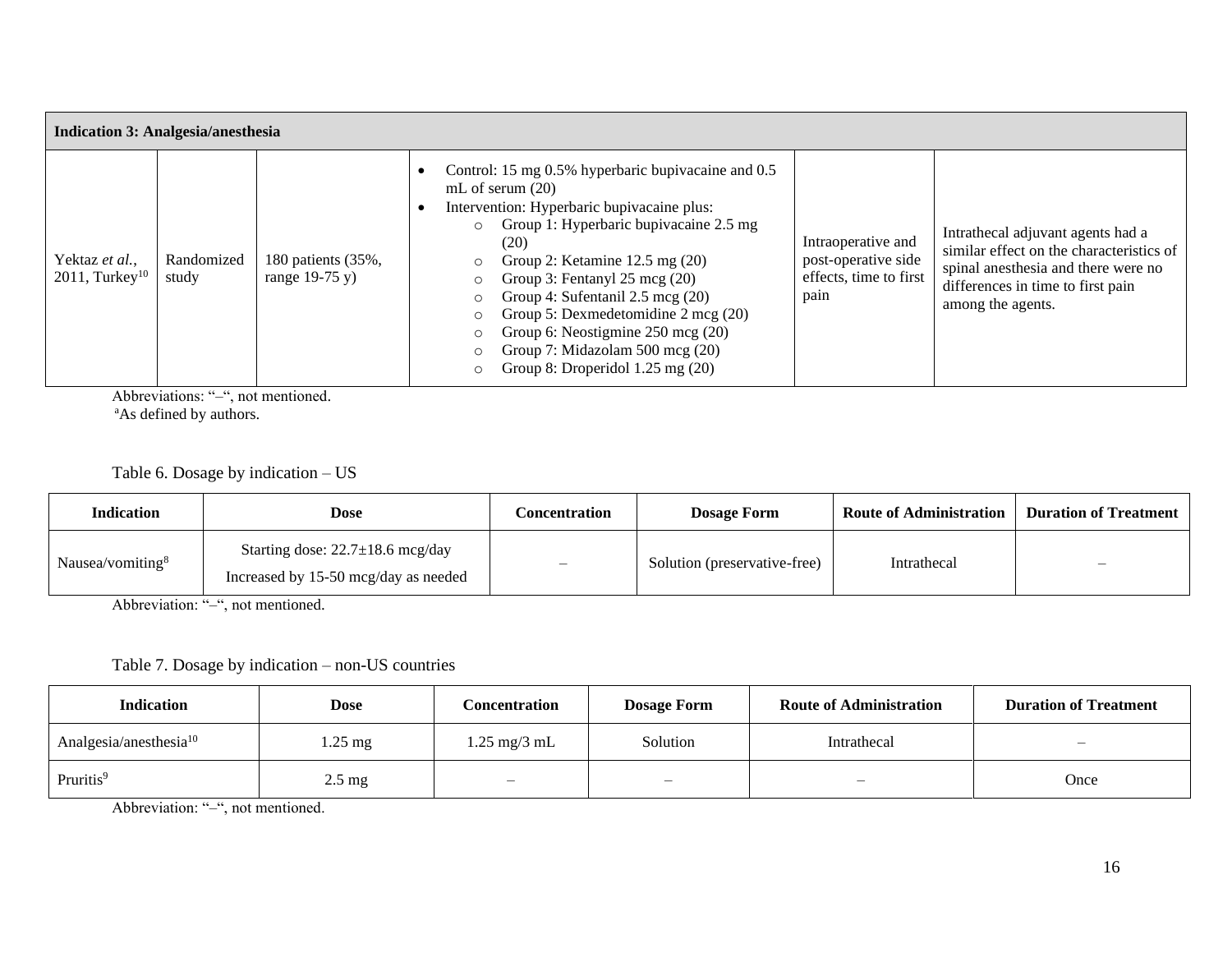## Table 8. Number of studies by combination

*No combination products were nominated* 

## Table 9. Compounded products – US

| <b>Indication</b>                 | <b>Compounding Method</b>                                                     | <b>Dosage Form</b> | <b>Final Strength</b> |  |  |  |
|-----------------------------------|-------------------------------------------------------------------------------|--------------------|-----------------------|--|--|--|
| Nausea/vomiting $8$               | "Preservative-free compounded antiemetic droperidol in the intrathecal space" | Solution           |                       |  |  |  |
| Abbreviation: "-", not mentioned. |                                                                               |                    |                       |  |  |  |

<span id="page-16-0"></span>Table 10. Compounded products – non-US countries

<span id="page-16-2"></span><span id="page-16-1"></span>*No compounded products from reported studies*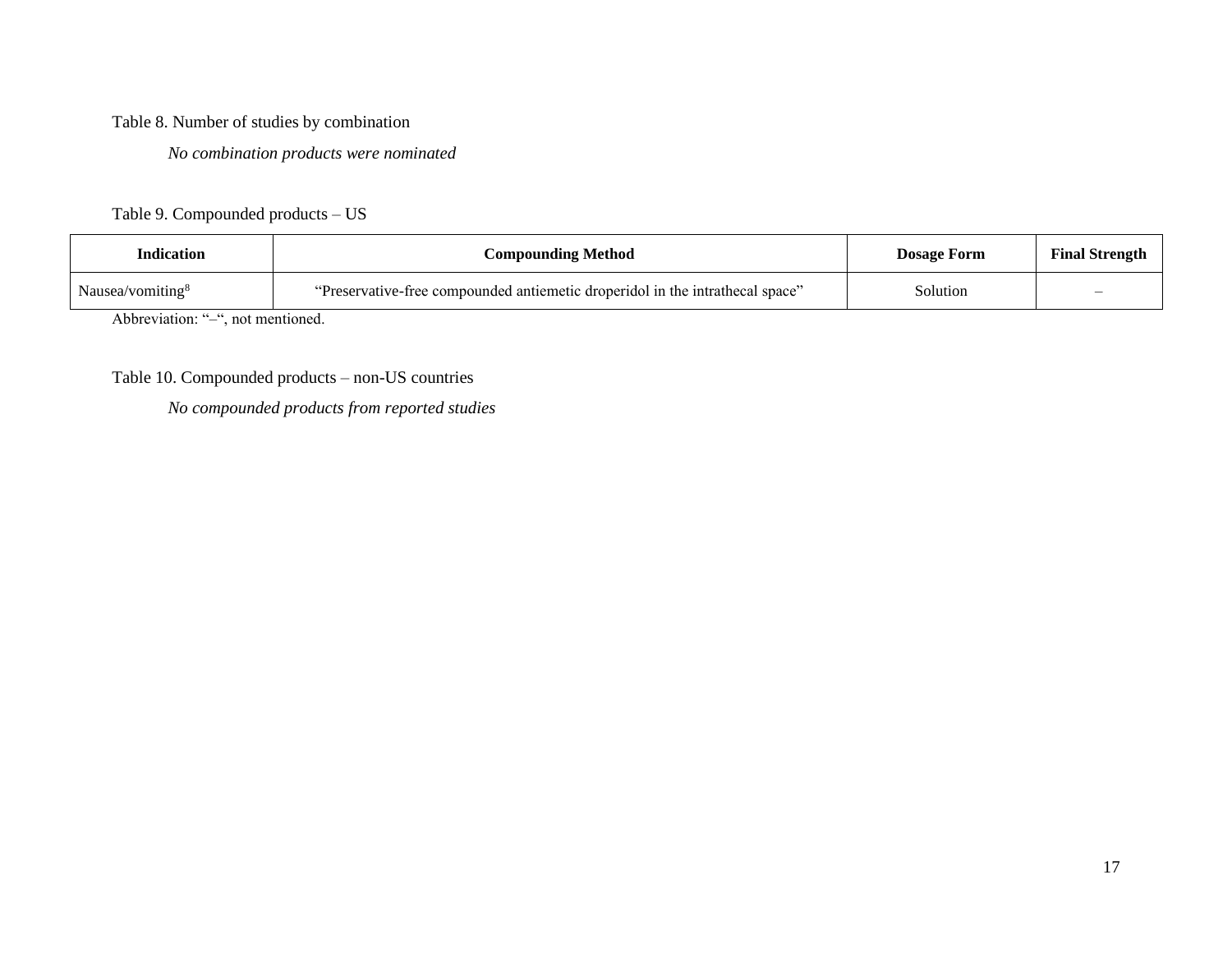## <span id="page-17-0"></span>*Results of interviews*

Two hundred eighty-five SMEs were contacted for interviews; 96 agreed to be interviewed, and 189 declined or failed to respond to the interview request. Eight SMEs discussed droperidol. Amongst the 8 SMEs, there were 1 dentist, 5 medical doctors, 1 nurse practitioner, and 1 pharmacist. The SMEs specialized and/or were board-certified in anesthesiology, critical care, oral and maxillofacial surgery, oncology and hematology, pain medicine, palliative care, and pediatrics, working in academic medical centers and hospital/health systems. The SMEs had been in practice for 6 to 33 years.

Droperidol is an excellent antiemetic but has not been used for about 10-15 years due to the black box warning for risk of QT prolongation. Unless the FDA gets rid of the black box warning, droperidol is unlikely to be used. One SME commented that droperidol is not used because the QT prolongation hits after the patient leaves the hospital. Back in the 1990s, there were reports from patients who received droperidol in procedures and the patients reported that droperidol made them feel weird. Patients have also said, "they'd rather puke" or felt a "sense of impending doom" after the use of droperidol.

Ativan® (lorazepam), Benadryl® (diphenhydramine), Decadron® (dexamethasone), Reglan® (metoclopramide), Zofran® (ondansetron), and/or scopolamine patches are often used to prevent nausea and vomiting. Ondansetron can cause some QT prolongation but not as much droperidol. If the patient has a history of post-operative nausea, then Compazine® (prochlorperazine) and Phenergan® (promethazine) can be given intra-operatively and/or post-operatively. Other ways to help prevent nausea and vomiting are to limit use of narcotics and nitrous oxide in patients and hydrate the patient.

Several SMEs had no experience with droperidol. Others stated that they would not give droperidol intrathecally and/or did not see a need for an intrathecal injection. One SME commented that they have read studies that combined droperidol and fentanyl given IV or IM for sedation but had not personally tried this combination before. One SME who had used droperidol IV in the operating room for nausea used a strength of 2.5 mg/mL or 5 mg/mL for cancer patients who could not keep anything down. This SME could not speak on the need for higher doses as they did not have much experience using the commercially available 2.5 mg/mL product.

#### <span id="page-17-1"></span>*Results of survey*

Zero people responded to the survey distributed via professional medical associations and available on the project website.

A separate survey was distributed by the Ambulatory Surgery Center Association (ASCA); 230 people responded to this survey (refer to Appendix 2.2 for survey instrument).

Amongst respondents to the ASCA survey, 97 (42% of 230 total respondents) were very familiar with the term "503B outsourcing facility," 86 (37%) were somewhat familiar with this term, and 47 (20%) were not familiar with this term (refer to Table 15).

One hundred ten survey respondents (54% of 203 people who responded to this question) utilized a 503B outsourcing facility to acquire compounded drugs; 93 survey respondents (46%) did not utilize a 503B outsourcing facility. Two respondents (0.7% of 290 responses, where respondents were allowed to select multiple drug products) obtained droperidol from a 503B outsourcing facility (refer to Table 16).

The most common types of procedures performed at the facilities where the ASCA survey respondents worked were: ophthalmology (115, 17% of responses, where respondents were allowed to select multiple procedure types); orthopedics (89, 13%); pain (80, 12%); podiatry (74, 11%); and plastics (72, 10%) (refer to Table 17).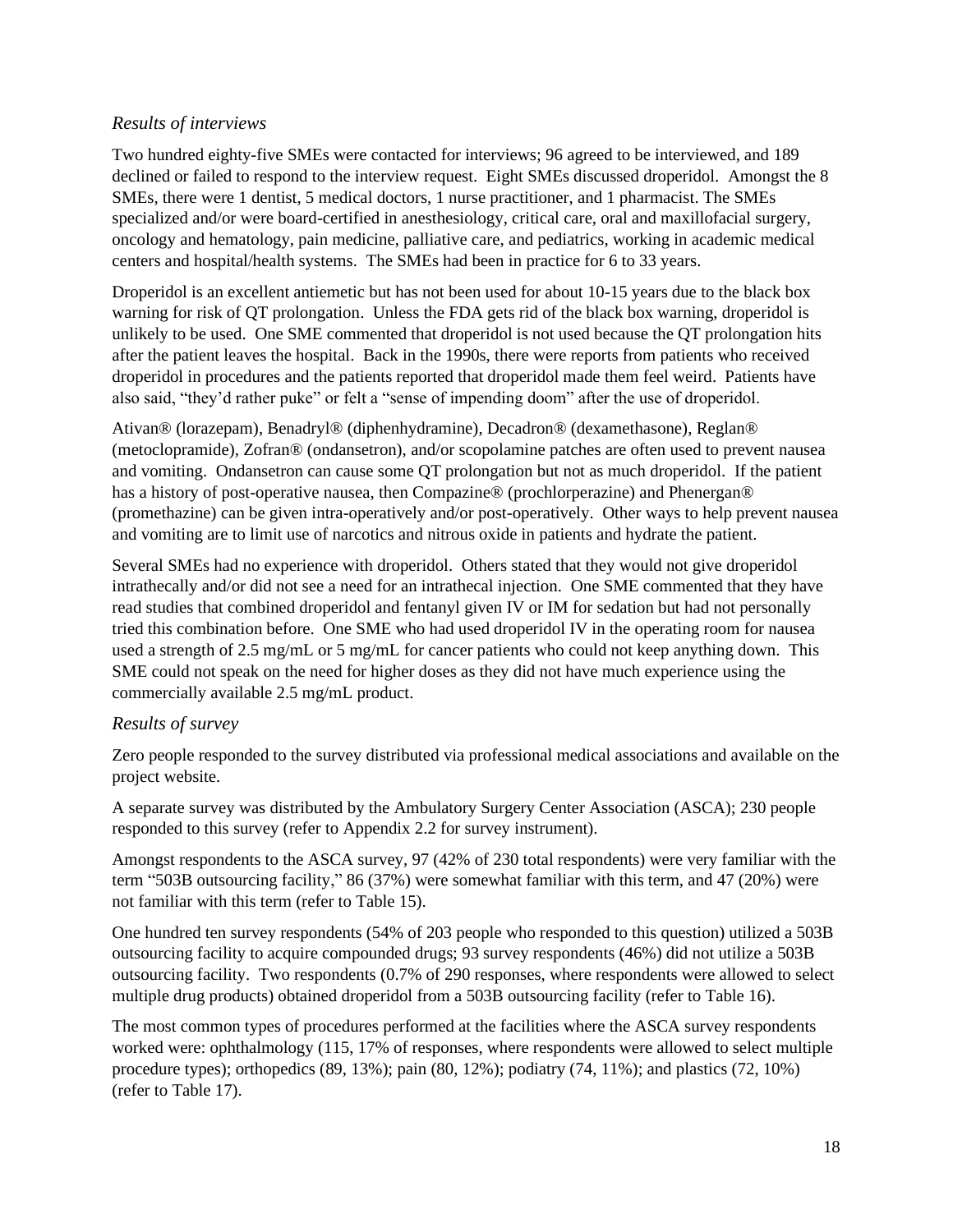<span id="page-18-0"></span>Table 11. Characteristics of survey respondents

*No respondents to survey distributed via professional medical associations*

<span id="page-18-1"></span>Table 12. Conditions for which droperidol prescribed or administered

*No respondents to survey distributed via professional medical associations*

<span id="page-18-2"></span>Table 13. Reasons for using compounded droperidol

*No respondents to survey distributed via professional medical associations*

#### <span id="page-18-3"></span>Table 14. Use of non-patient-specific compounded droperidol

*No respondents to survey distributed via professional medical associations*

| Compounded drugs (medications prepared to meet a<br>patient-specific need)                                                    | Responses, $n(N=230)$ |
|-------------------------------------------------------------------------------------------------------------------------------|-----------------------|
| Very familiar                                                                                                                 | 153                   |
| Somewhat familiar                                                                                                             | 70                    |
| Not familiar                                                                                                                  | 7                     |
| 503A Compounding pharmacy (a pharmacy that prepares<br>compounded medications prescribed to meet a patient-<br>specific need) | Responses, $n(N=230)$ |
| Very familiar                                                                                                                 | 118                   |
| Somewhat familiar                                                                                                             | 91                    |
| Not familiar                                                                                                                  | 21                    |
| 503B Outsourcing facility (a facility that compounds larger<br>quantities without a patient-specific prescription)            | Responses, $n(N=230)$ |
| Very familiar                                                                                                                 | 97                    |
| Somewhat familiar                                                                                                             | 86                    |
| Not familiar                                                                                                                  | 47                    |

<span id="page-18-4"></span>Table 15. Ambulatory Surgery Center Association respondents' familiarity with compounding terms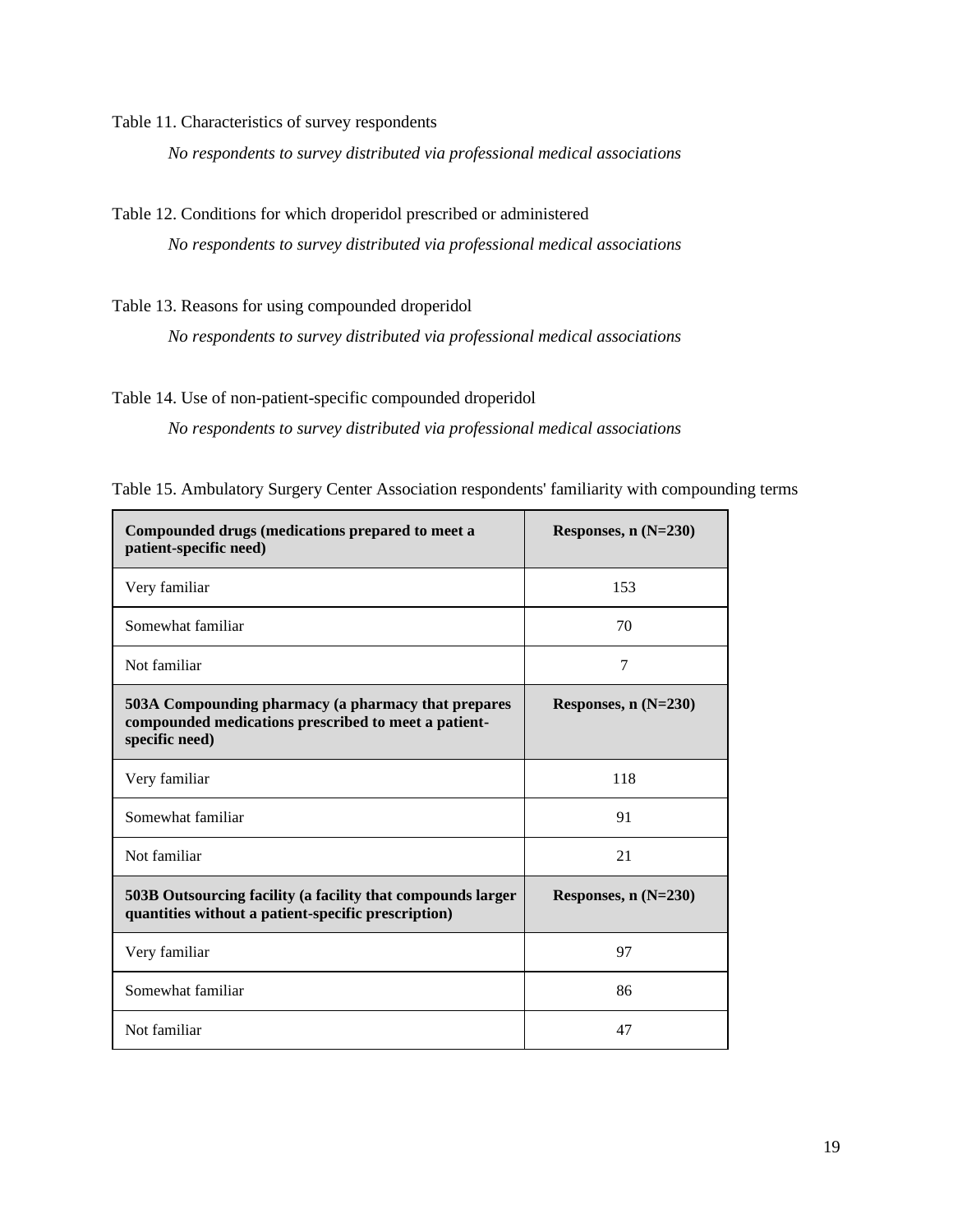| <b>Product</b>                                        | Responses, n (N=290) <sup>a</sup> |
|-------------------------------------------------------|-----------------------------------|
| Amitriptyline / Ketoprofen / Oxymetazoline            | $\mathbf{1}$                      |
| Budesonide                                            | $\overline{c}$                    |
| Calcium gluconate                                     | $\overline{c}$                    |
| Droperidol                                            | $\overline{2}$                    |
| Epinephrine                                           | 11                                |
| Epinephrine for ophthalmic administration             | 16                                |
| Epinephrine / Lidocaine for ophthalmic administration | 31                                |
| Epinephrine / Bupivacaine / Fentanyl                  | 3                                 |
| Fentanyl                                              | 10                                |
| Flurbiprofen                                          | 3                                 |
| Flurbiprofen for ophthalmic administration            | 6                                 |
| Hydromorphone                                         | 5                                 |
| Ipamorelin                                            | $\mathbf{1}$                      |
| Ketoprofen / Nifedipine                               | 3                                 |
| Lidocaine / Epinephrine / Tetracaine                  | 13                                |
| Meperidine                                            | 3                                 |
| Morphine                                              | 5                                 |
| Naloxone                                              | 5                                 |
| Neomycin                                              | 5                                 |
| Phentolamine                                          | $\mathbf{1}$                      |
| Promethazine                                          | 5                                 |
| Remifentanil                                          | 4                                 |
| Sufentanil                                            | $\overline{2}$                    |
| Tramadol                                              | $\overline{c}$                    |

<span id="page-19-0"></span>Table 16. Products obtained from a 503B outsourcing facility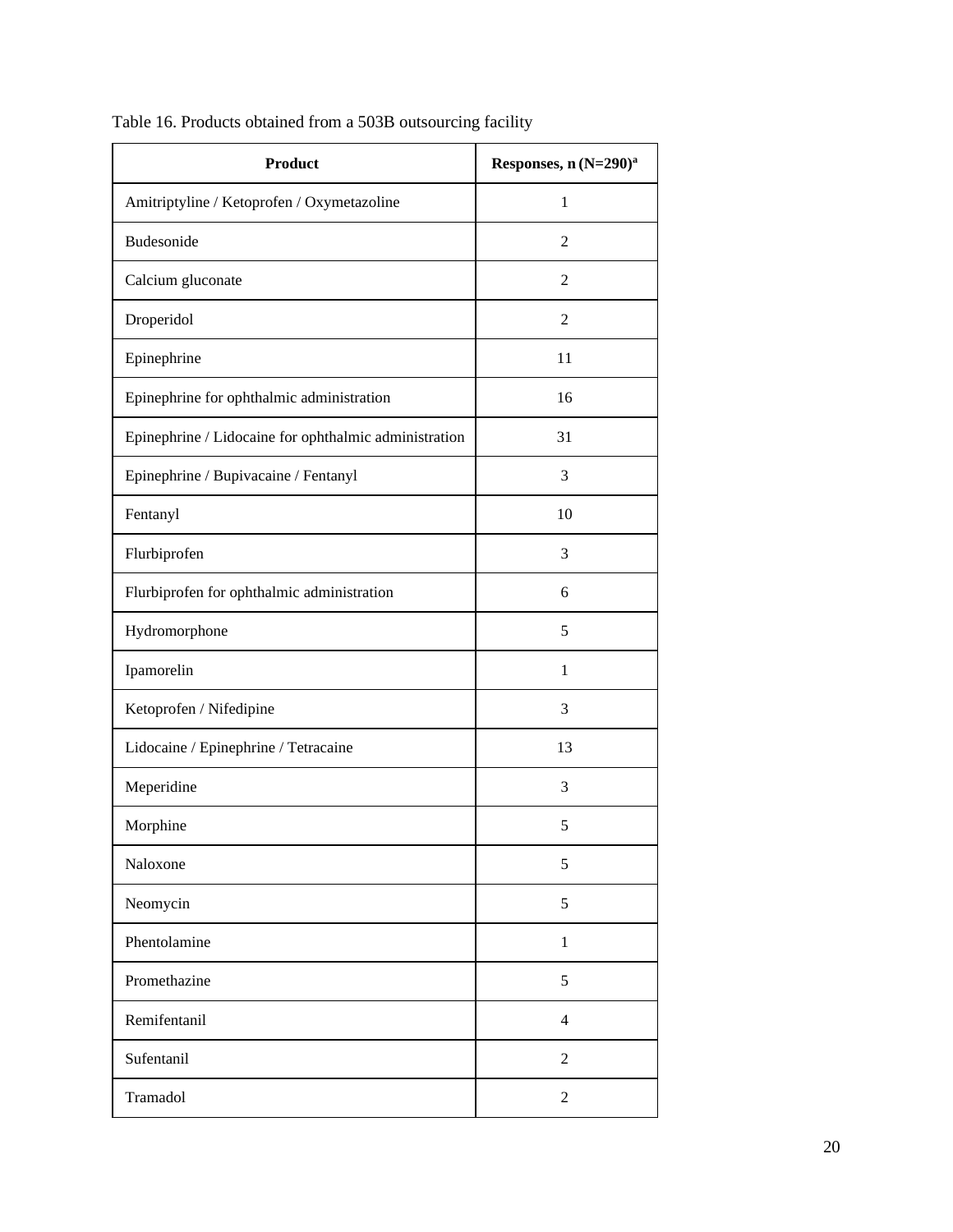| None of the above                                                    | 75 |
|----------------------------------------------------------------------|----|
| Do not obtain any compounded drugs from 503B<br>outsourcing facility | 74 |

<sup>a</sup>Survey respondents allowed to select multiple products.

<span id="page-20-0"></span>

|  |  |  |  | Table 17. Type of specialty procedures performed at ambulatory surgery facility |  |
|--|--|--|--|---------------------------------------------------------------------------------|--|
|  |  |  |  |                                                                                 |  |

| <b>Procedure Type</b> | Responses, n (N=686) <sup>a</sup> |
|-----------------------|-----------------------------------|
| Dental                | 23                                |
| Dermatology           | 9                                 |
| Endoscopy             | 65                                |
| Neurosurgery          | 22                                |
| Obstetrics/gynecology | 39                                |
| Ophthalmology         | 115                               |
| Otolaryngology        | 58                                |
| Orthopedics           | 89                                |
| Pain                  | 80                                |
| Plastics              | 72                                |
| Podiatry              | 74                                |
| Other <sup>b</sup>    | 40                                |

<sup>a</sup>Survey respondents were allowed to select multiple procedure types. <sup>b</sup>No respondents provided description for 'Other' procedure type.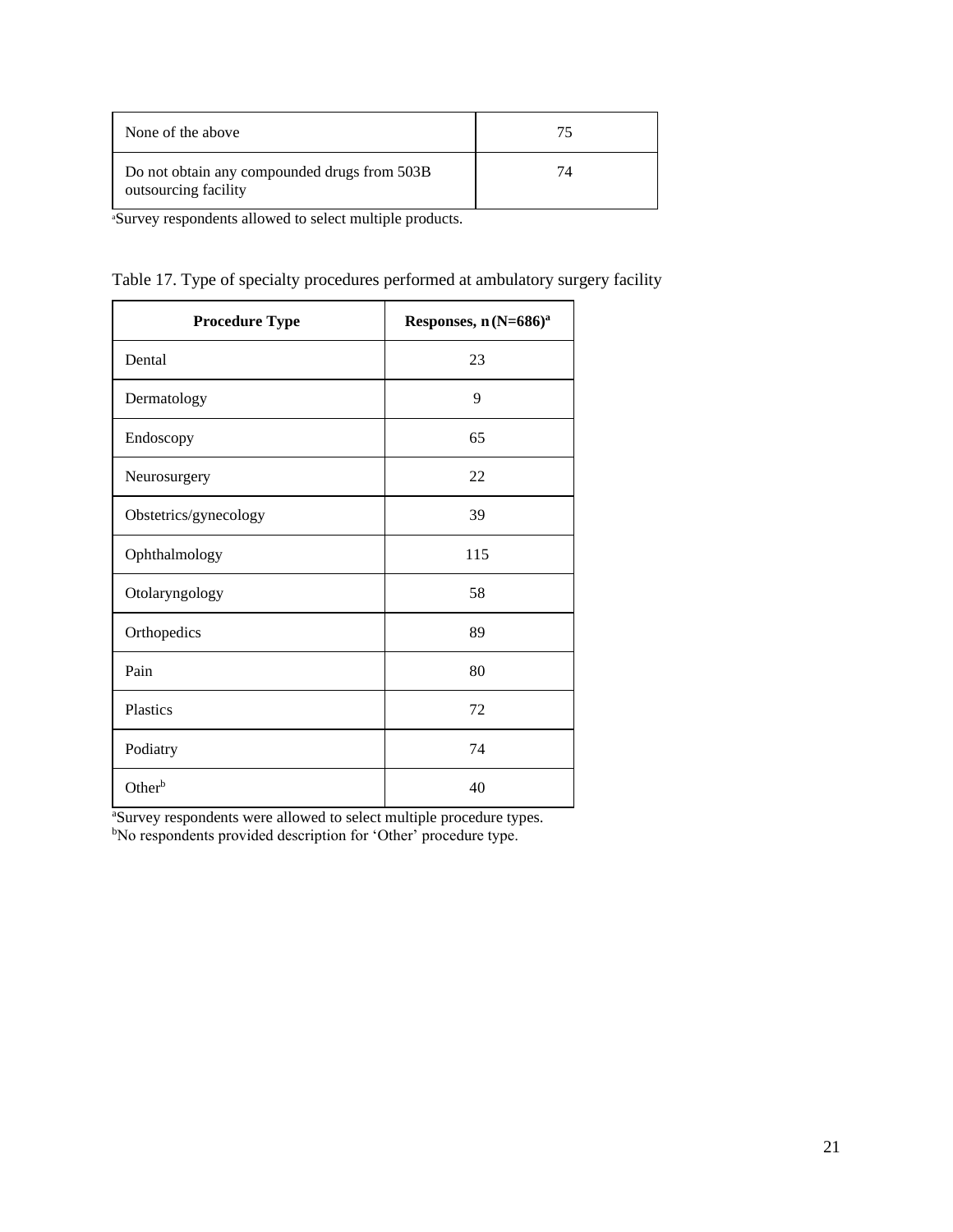## <span id="page-21-0"></span>**CONCLUSION**

Droperidol was nominated for inclusion on the 503B Bulks List for treating, among other things, severe pain such as chronic non-malignant pain, and prophylaxis for nausea and vomiting via an IV, IM, and/or intrathecal injection solution up to 2.5 mg/mL. Droperidol is available as an FDA-approved 2.5 mg/mL injection for IV or IM administration; it is also available in the nominated dosage form and ROA in Abu Dhabi, Australia, Belgium Ireland, Namibia, New Zealand, Saudi Arabia, and UK,

From the literature review and interviews conducted, droperidol is a potent antiemetic. In 2001, the FDA issued a black box warning for droperidol that it could increase the chance for QT prolongation and/or torsade de pointes. With this black box warning in place, droperidol is unlikely to be used. There are disagreements about the black box warning from the literature. Other indications the literature review found for droperidol included pruritis and analgesia/anesthesia.

Several SMEs had no experience with droperidol. Others stated that they would not give droperidol intrathecally and/or do not see a need for an intrathecal injection. One SME had used droperidol IV in the operating room for nausea at a strength of 2.5 mg/mL or 5 mg/mL for cancer patients who cannot keep anything down. Out of the included articles from the literature review, 2 studies used droperidol intrathecally.

Zero people responded to the survey distributed via professional medical associations and available on the project website. Two hundred thirty people responded to the survey distributed via the ASCA. Two respondents reported obtaining droperidol from a 503B outsourcing facility.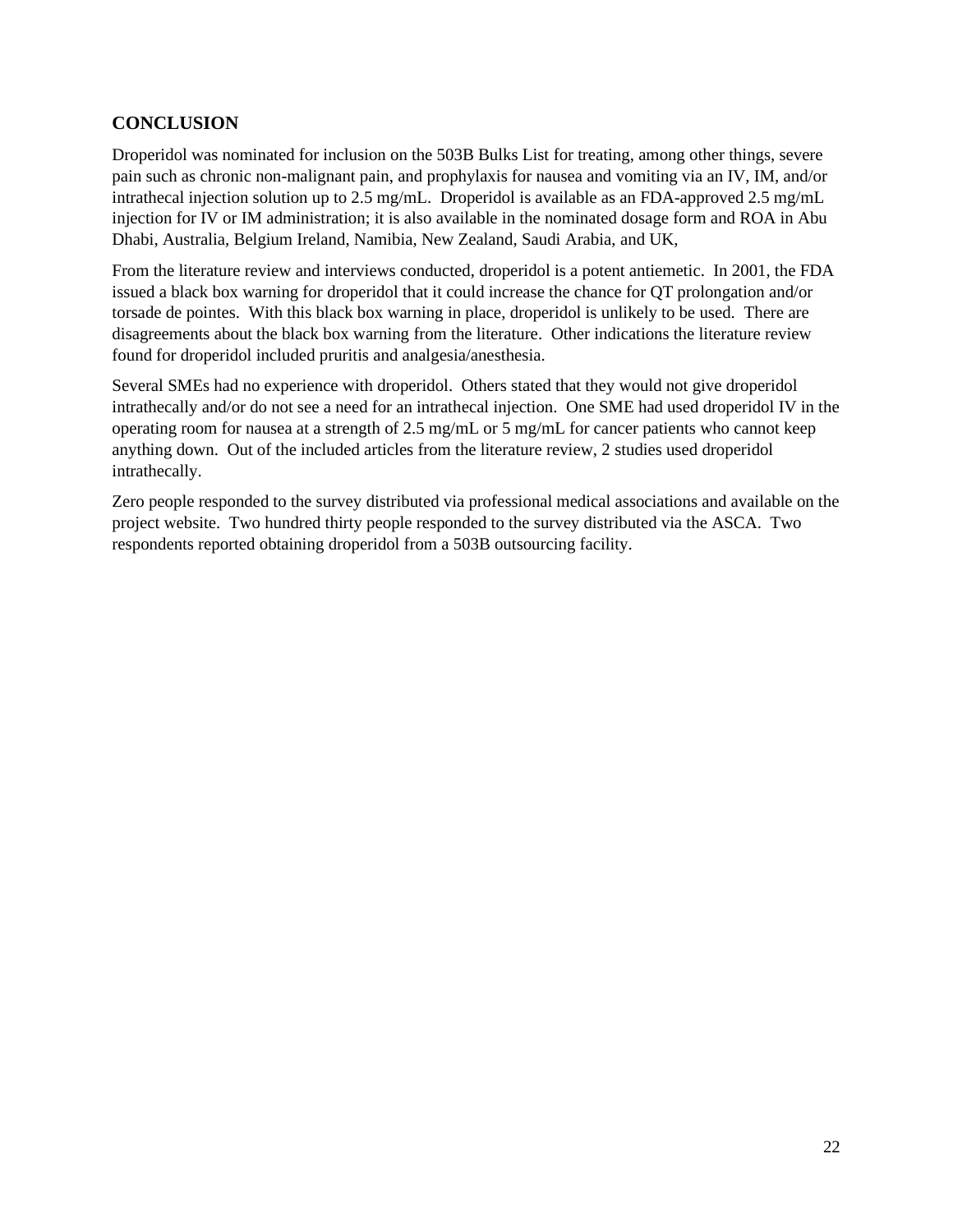#### <span id="page-22-0"></span>**REFERENCES**

- 1. Arksey H, O'Malley L. Scoping studies: Towards a methodological framework. *International Journal of Social Research Methodology: Theory and Practice.* 2005;8(1):19-32.
- 2. Colquhoun HL, Levac D, O'Brien KK, et al. Scoping reviews: time for clarity in definition, methods, and reporting. *J Clin Epidemiol.* 2014;67(12):1291-1294.
- 3. Levac D, Colquhoun H, O'Brien KK. Scoping studies: Advancing the methodology. *Implementation Science.* 2010;5(1).
- 4. Peters MDJ, Godfrey CM, Khalil H, McInerney P, Parker D, Soares CB. Guidance for conducting systematic scoping reviews. *International Journal of Evidence-Based Healthcare.*  2015;13(3):141-146.
- 5. Munn Z, Peters MDJ, Stern C, Tufanaru C, McArthur A, Aromataris E. Systematic review or scoping review? Guidance for authors when choosing between a systematic or scoping review approach. *BMC Med Res Methodol.* 2018;18(1):143-143.
- 6. Gürses E, Sungurtekin H, Tomatir E, Balci C, Gönüllü M. The addition of droperidol or clonidine to epidural tramadol shortens onset time and increases duration of postoperative analgesia. *Canadian Journal of Anesthesia.* 2003;50(2):147-152.
- 7. Lacroix G, Lessard MR, Trépanier CA. Treatment of postoperative nausea and vomiting: comparison of propofol, droperidol and metoclopramide. *Can J Anaesth.* 1996;43(2):115-120.
- 8. Ahmad-Sabry MHI, Shareghi G. Long-term use of intrathecal droperidol as an excellent antiemetic in nonmalignant pain-a retrospective study. *Middle East Journal of Anesthesiology.*  2012;21(6):857-862.
- 9. Briao FF, Horta ML, Horta BL, et al. Comparison of droperidol and ondansetron prophylactic effect on subarachnoid morphine-induced pruritus. *Brazilian Journal of Anesthesiology.*  2015;65(4):244-248.
- 10. Yektaz A. Postoperative analgesic characteristics of intrathecal adjuvant agents including ketamine, fentanyl, sufentanyl, neostigmine, dexmedetomidine, midazolame and droperidole and their effects on spinal anesthesia. *Reg Anesth Pain Med.* 2011;36(5):E226.
- 11. Hutchison ILG, McQuillan DA. Neuroleptanalgesia in labour. *New Zealand Medical Journal.*  1974;79(512):811-816.
- 12. Label: Inapsine- droperidol injection. DailyMed, National Library of Medicine. [https://dailymed.nlm.nih.gov/dailymed/index.cfm.](https://dailymed.nlm.nih.gov/dailymed/index.cfm) Updated August 9, 2007. Accessed July 7, 2020.
- 13. Dershwitz M. Droperidol: should the black box be light gray? *J Clin Anesth.* 2002;14(8):598-603.
- 14. Habib AS, Gan TJ. Pro: The Food and Drug Administration black box warning on droperidol is not justified. *Anesth Analg.* 2008;106(5):1414-1417.
- 15. Santos A, Datta S. Prophylactic use of droperidol for control of nausea and vomiting during spinal anesthesia for cesarean section. *Anesth Analg.* 1984;63(1):85-87.
- 16. Szarvas S, Harmon D, Murphy D. Neuraxial opioid-induced pruritus: A review. *Journal of Clinical Anesthesia.* 2003;15(3):234-239.
- 17. Horta ML, Ramos L, Gonçalves ZR. The inhibition of epidural morphine-induced pruritus by epidural droperidol. *Anesth Analg.* 2000;90(3):638-641.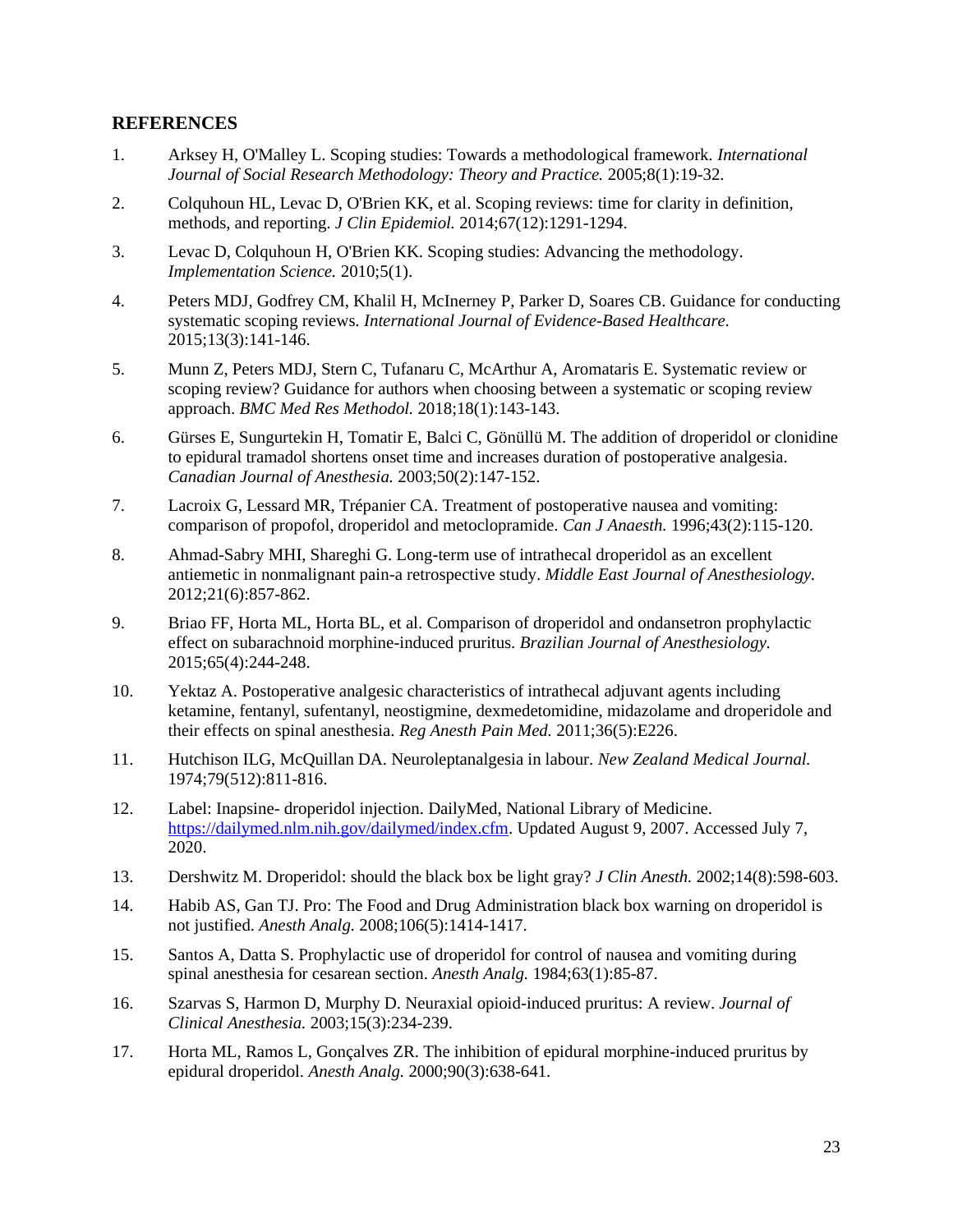## <span id="page-23-0"></span>**APPENDICES**

<span id="page-23-1"></span>*Appendix 1. Search strategies for bibliographic databases*

MEDLINE search strategy

- Platform: Ovid
- Years searched: Ovid MEDLINE and epub ahead of print, in-process and other non-indexed citations and daily 1946 to March 10, 2020
- Date last searched: March 12, 2020
- Limits: Humans (search hedge); English language
- Number of results: 90

| $\mathbf{1}$     | droperidol/               | 1979             |
|------------------|---------------------------|------------------|
| $\overline{2}$   | deh#drobenz?peridol\$.tw. | 132              |
| $\mathfrak{Z}$   | deh#drobenzoperiol\$.tw.  | $\boldsymbol{0}$ |
| $\overline{4}$   | droperidol\$.tw.          | 2070             |
| 5                | droperol\$.tw.            | $\boldsymbol{0}$ |
| 6                | troperidol\$.tw.          | $\boldsymbol{0}$ |
| $\boldsymbol{7}$ | $or/1-6$                  | 2870             |
| $\,8\,$          | exp injections, spinal/   | 15934            |
| 9                | infusions, spinal/        | 152              |
| 10               | spinal\$.tw.              | 262970           |
| 11               | intraspinal\$.tw.         | 4979             |
| 12               | epidural\$.tw.            | 41487            |
| 13               | epi dural\$.tw.           | 5                |
| 14               | extradural\$.tw.          | 6683             |
| 15               | extra dural\$.tw.         | 140              |
| 16               | peridural\$.tw.           | 2056             |
| 17               | peri dural\$.tw.          | 6                |
| 18               | intrathecal\$.tw.         | 23414            |
| 19               | intra thecal\$.tw.        | 73               |
| 20               | subarachnoid\$.tw.        | 35004            |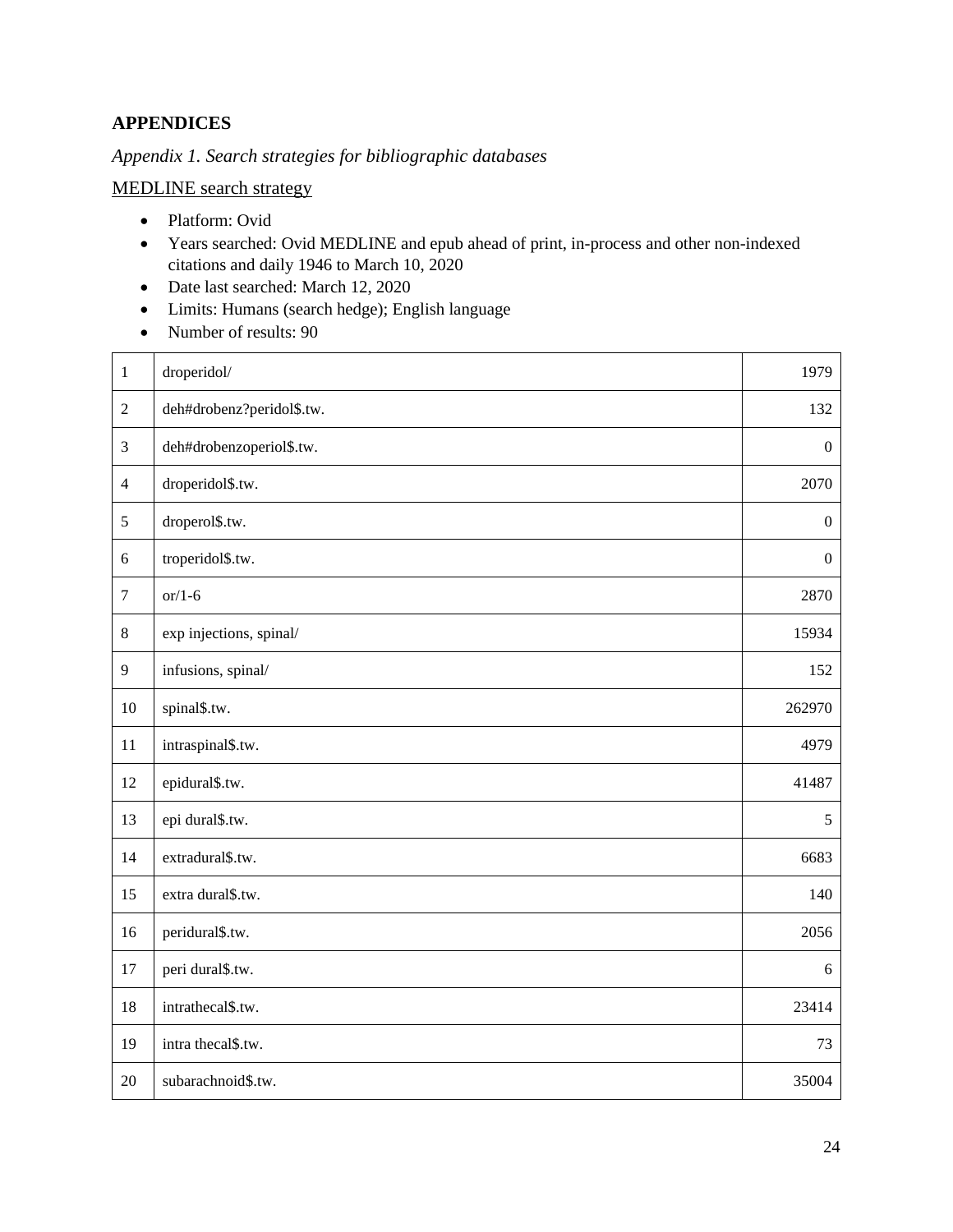| 21 | or/8-20                      | 342161  |
|----|------------------------------|---------|
| 22 | and/7,21                     | 180     |
| 23 | exp animals/not humans/      | 4676148 |
| 24 | 22 not 23                    | 157     |
| 25 | limit 24 to english language | 90      |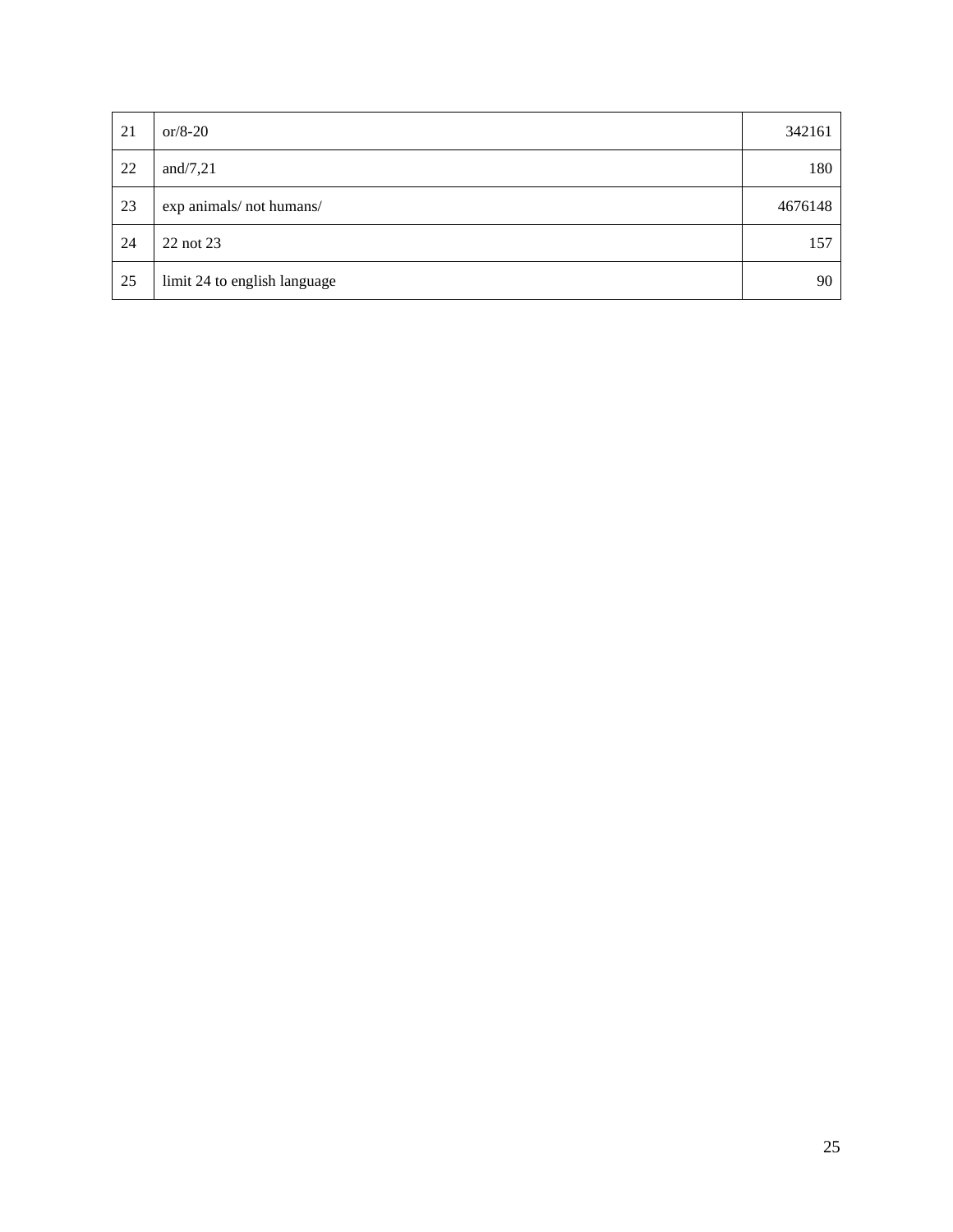## Embase search strategy

- Platform: Elsevier
- Years searched: 1947 to present
- Date last searched: March 12, 2020
- Limits: Humans (search hedge); English language
- Number of results: 203

| $\mathbf{1}$   | droperidol'/mj                                                                      | 5037             |
|----------------|-------------------------------------------------------------------------------------|------------------|
| $\overline{2}$ | dehidrobenz\$peridol*':ti,ab,tn                                                     | $\overline{4}$   |
| 3              | dehydrobenz\$peridol*':ti,ab,tn                                                     | 300              |
| $\overline{4}$ | dehidrobenz\$periol*':ti,ab,tn                                                      | $\boldsymbol{0}$ |
| 5              | dehydrobenz\$periol*':ti,ab,tn                                                      | $\boldsymbol{0}$ |
| 6              | droperidol*':ti,ab,tn                                                               | 2997             |
| $\overline{7}$ | droperol*':ti,ab,tn                                                                 | $\boldsymbol{0}$ |
| $8\phantom{.}$ | troperidol*':ti,ab,tn                                                               | $\boldsymbol{0}$ |
| 9              | #1 OR #2 OR #3 OR #4 OR #5 OR #6 OR #7 OR #8                                        | 6331             |
| 10             | intraspinal drug administration/exp                                                 | 33019            |
| 11             | spinal*':ti,ab                                                                      | 361365           |
| 12             | intraspinal*':ti,ab                                                                 | 6894             |
| 13             | epidural*':ti,ab                                                                    | 58590            |
| 14             | epi dural*':ti,ab                                                                   | 40               |
| 15             | extradural*':ti,ab                                                                  | 9002             |
| 16             | extra dural*':ti,ab                                                                 | 237              |
| 17             | peridural*':ti,ab                                                                   | 2996             |
| 18             | peri dural*':ti,ab                                                                  | 12               |
| 19             | intrathecal*':ti,ab                                                                 | 34725            |
| 20             | intra thecal*':ti,ab                                                                | 229              |
| 21             | subarachnoid*':ti,ab                                                                | 49854            |
| $22\,$         | #10 OR #11 OR #12 OR #13 OR #14 OR #15 OR #16 OR #17 OR #18 OR #19 OR #20<br>OR #21 | 477950           |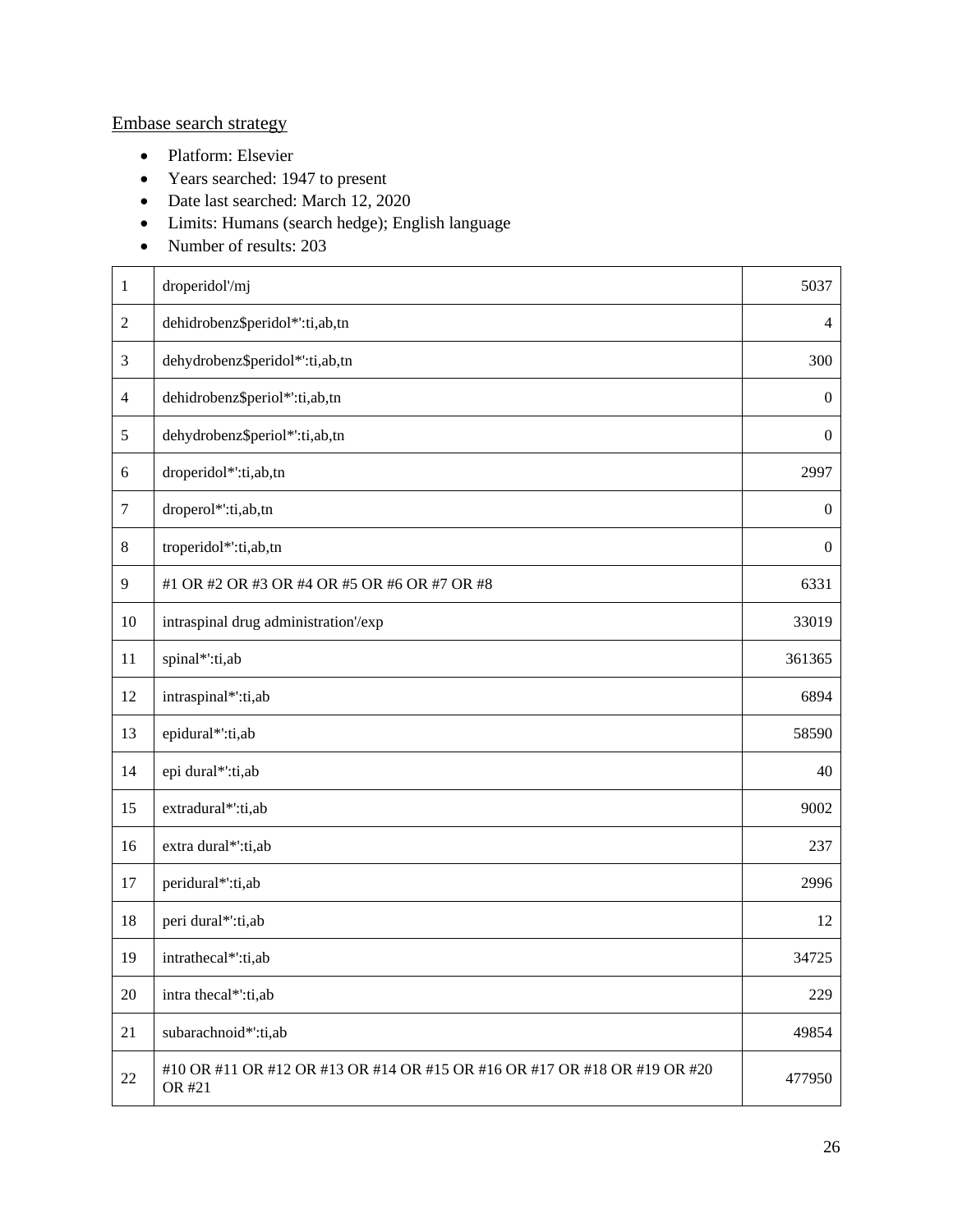| 23 | #9 AND #22                     | 430     |
|----|--------------------------------|---------|
| 24 | [animals]/lim NOT [humans]/lim | 6002589 |
| 25 | #23 NOT #24                    | 394     |
| 26 | #23 NOT #24 AND [english]/lim  | 203     |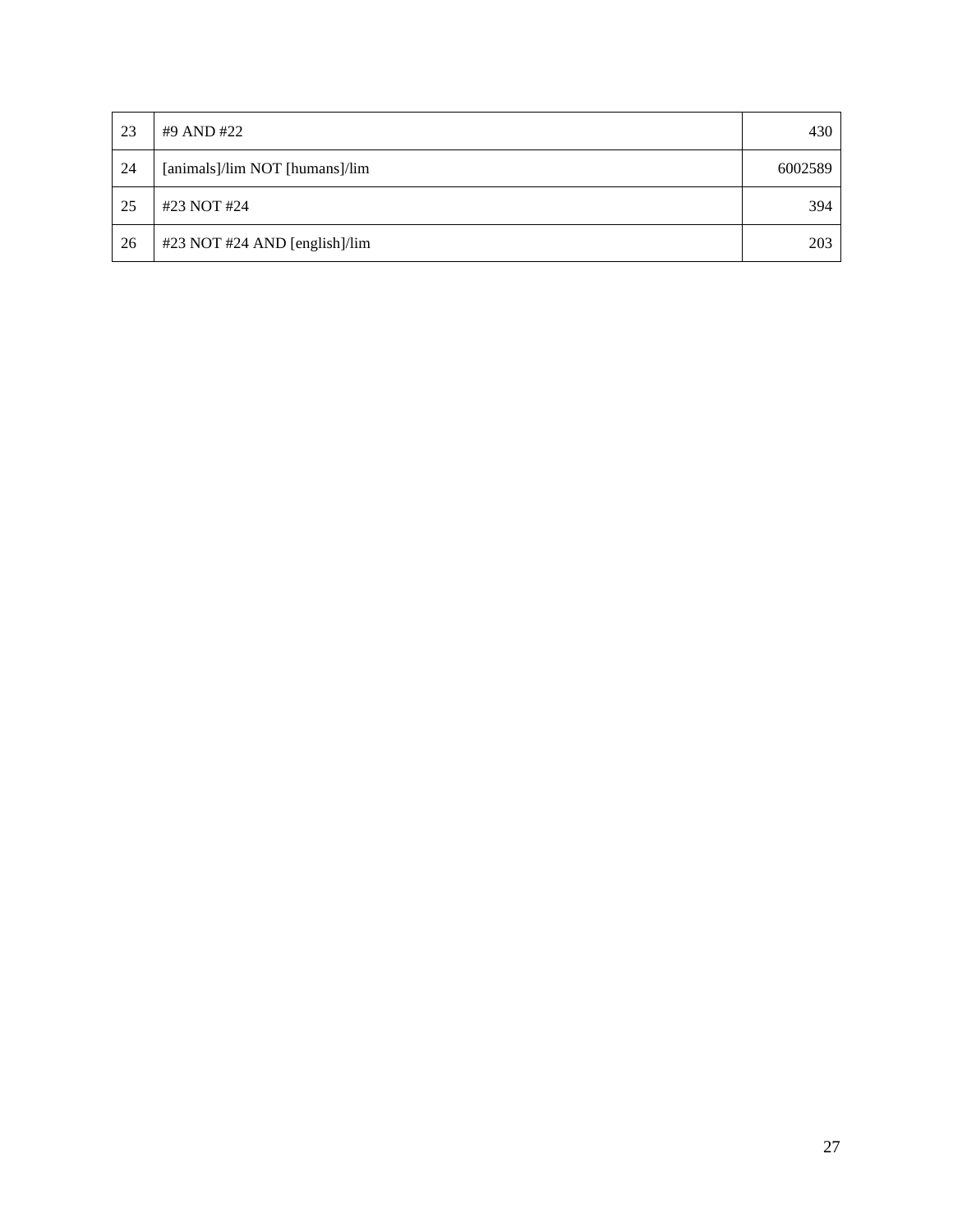#### <span id="page-27-0"></span>*Appendix 2.1. Survey instrument for professional medical associations*

Welcome. We want to understand your clinical use of compounded droperidol. Your feedback will help the Food and Drug Administration (FDA) develop a list of drugs that can be used in compounding by 503B outsourcing facilities. Your anonymous responses will be shared with the FDA.  The time required to complete this survey is approximately 10-15 minutes.

If you have additional questions or concerns about this study, please email: [compounding@rx.umaryland.edu.](mailto:compounding@rx.umaryland.edu)

If you have questions about your rights as a research subject, please contact HRPO at 410-760-5037 or [hrpo@umaryland.edu.](mailto:hrpo@umaryland.edu) Thank you, 

Dr. Ashlee Mattingly, Principal Investigator The University of Maryland School of Pharmacy

An agency may not conduct or sponsor, and a person is not required to respond to a collection of information unless it displays a currently valid OMB control number.

OMB Control No. 0910-0871 Expiration date:  June 30, 2022

#### 1. How familiar are you with the following terms?

|                                                                                                                                                        | Very familiar | Somewhat familiar | Not familiar |
|--------------------------------------------------------------------------------------------------------------------------------------------------------|---------------|-------------------|--------------|
| Compounded drugs<br>(medications prepared to<br>meet a patient-specific<br>need)                                                                       | $\circ$       | $\circ$           | $\circ$      |
| 503A Compounding<br>pharmacy (a pharmacy<br>that prepares compounded<br>medications prescribed by<br>practitioners to meet a<br>patient-specific need) | $\circ$       | $\circ$           | $\circ$      |
| 503B Outsourcing facility<br>(a facility that compounds<br>larger quantities without<br>the receipt of a patient-<br>specific prescription)            | $\circ$       | $\circ$           | $\circ$      |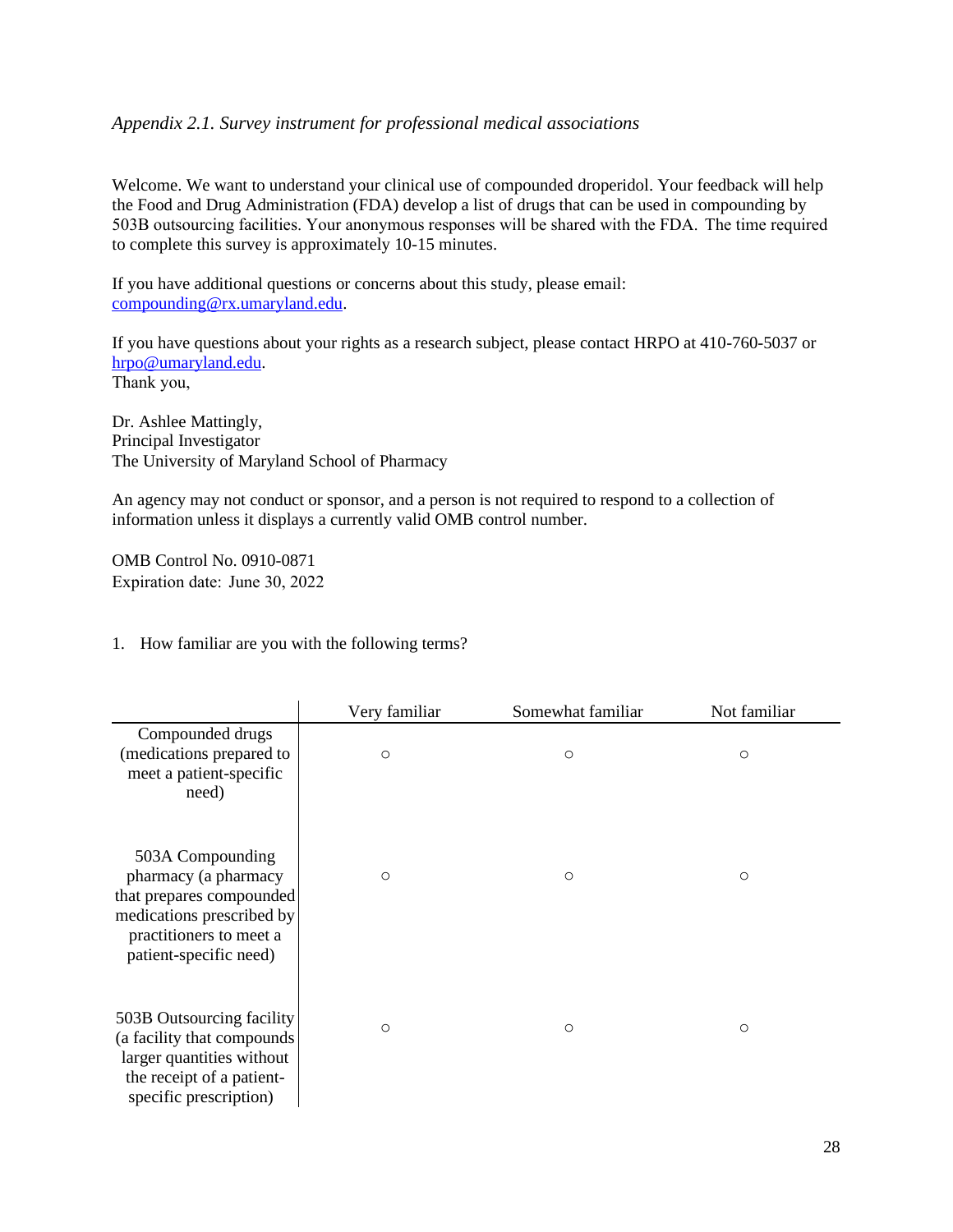- 2. Do you prescribe or administer droperidol to your patients?
	- o Yes
	- o No
- 3. Do you prescribe or administer droperidol by any of the following dosage forms and/or routes of administration? (check all that apply)
	- o Intrathecal injection
	- o None of the above
- 4. I prescribe or administer droperidol for the following conditions or diseases: (check all that apply)
	- o Nausea and vomiting
	- o Severe pain (i.e chronic non-malignant pain)
	- o Other (please explain) \_\_\_\_\_\_\_\_\_\_\_\_\_\_\_\_\_\_\_\_\_\_\_\_\_\_\_\_\_\_\_\_\_\_\_\_\_\_\_\_\_\_\_\_\_\_\_
- 5. I use compounded droperidol because: (check all that apply)
	- o Commercial products are not available in the dosage form, strength, or combination I need.  $($ please explain $)$
	- o Patient allergies prevent me from using commercially available products. (please explain)
	- o Patient conditions prevent me from using commercially available products. (please explain)
	- o There are no commercially available products containing droperidol.

\_\_\_\_\_\_\_\_\_\_\_\_\_\_\_\_\_\_\_\_\_\_\_\_\_\_\_\_\_\_\_\_\_\_\_\_\_\_\_\_\_\_\_\_\_\_\_\_

- o Other (please explain)
- 6. Do you stock non-patient-specific compounded chlorpheniramine maleate at your practice?
	- o Yes
	- o No
	- o I'm not sure
- 7. I obtain compounded droperidol from the following: (check all that apply)
	- o Compound myself at my practice
	- o Have the product compounded by an in-house pharmacy
	- o Purchase, or have a patient purchase, from a compounding pharmacy
	- o Purchase, or have a patient purchase, from an outsourcing facility
	- $\circ$  Other (please explain)  $\Box$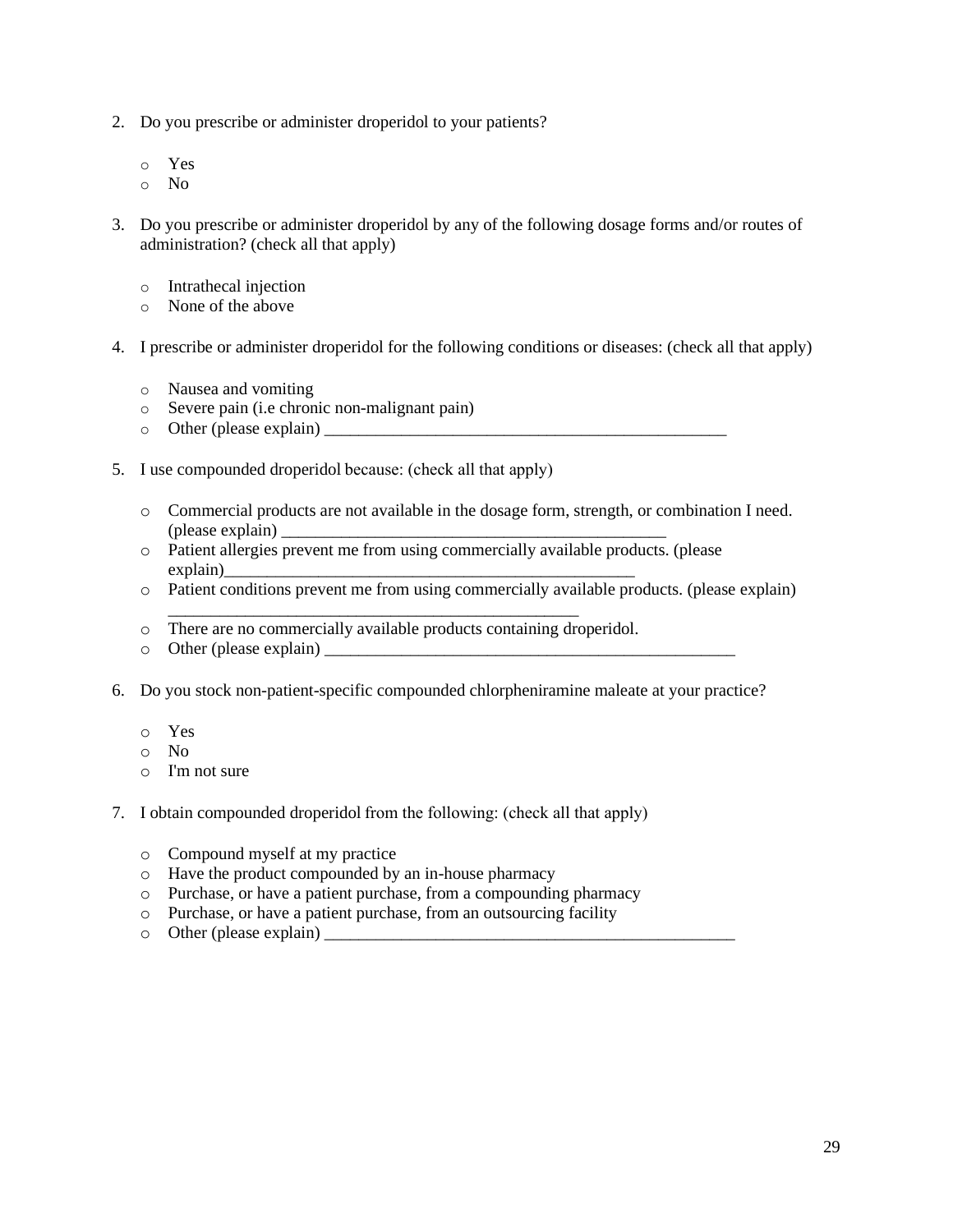- 8. What is your practice setting? (check all that apply)
	- o Physician office/private practice
	- o Outpatient clinic
	- o Hospital/health system
	- o Academic medical center
	- o Emergency room
	- o Operating room
	- o Other (please describe) \_\_\_\_\_\_\_\_\_\_\_\_\_\_\_\_\_\_\_\_\_\_\_\_\_\_\_\_\_\_\_\_\_\_\_\_\_\_\_\_\_\_\_\_\_\_\_\_
- 9. What degree do you hold? (check all that apply)
	- o Doctor of Medicine (MD)
	- o Doctor of Osteopathic Medicine (DO)
	- o Doctor of Medicine in Dentistry (DMD/DDS)
	- o Doctor of Pharmacy (PharmD) or Bachelor of Science in Pharmacy (BS Pharm)
	- o Naturopathic Doctor (ND)
	- o Nurse Practitioner (NP)
	- o Physician Assistant (PA)
	- o Other (please describe) \_\_\_\_\_\_\_\_\_\_\_\_\_\_\_\_\_\_\_\_\_\_\_\_\_\_\_\_\_\_\_\_\_\_\_\_\_\_\_\_\_\_\_\_\_\_\_\_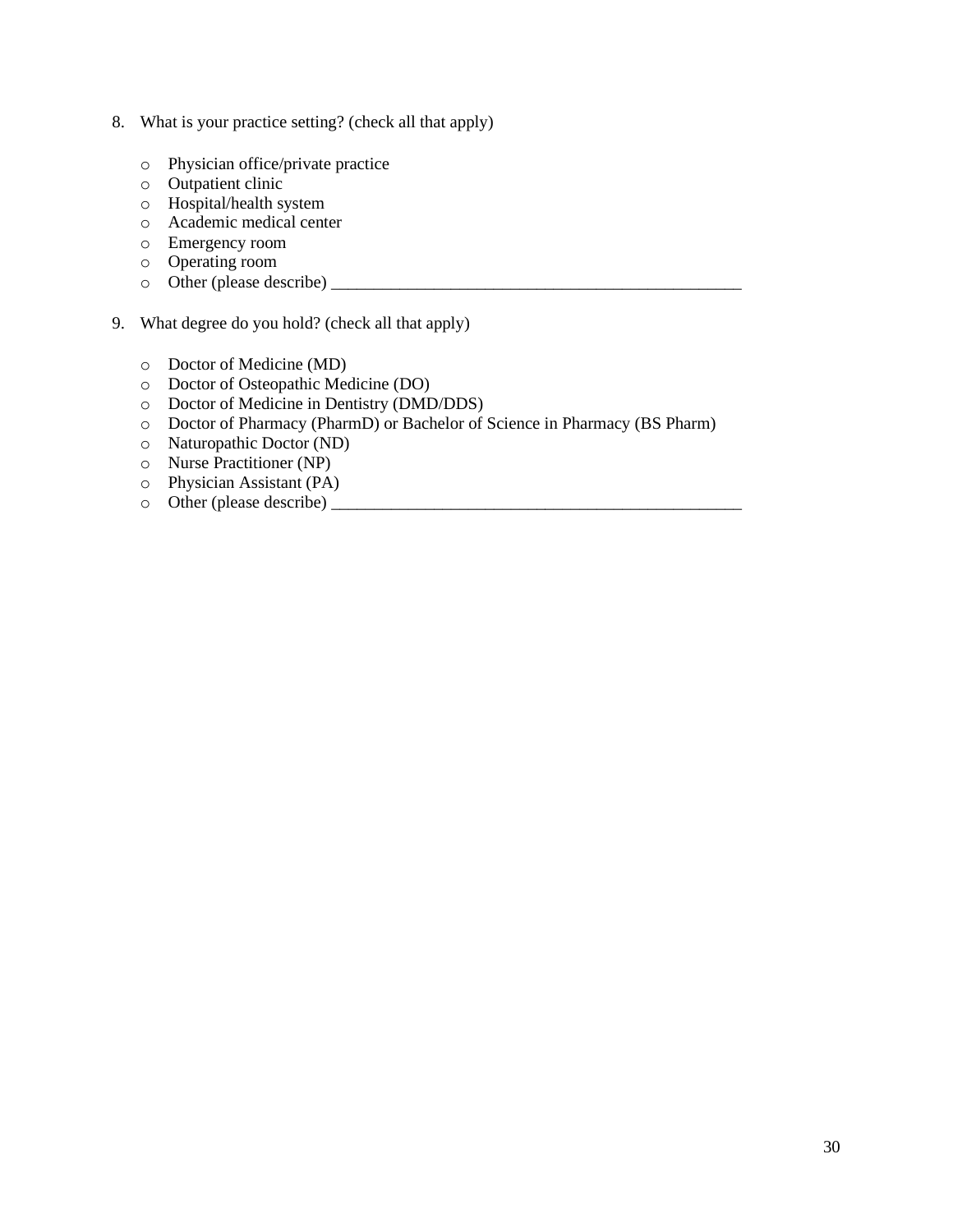### <span id="page-30-0"></span>*Appendix 2.2. Survey instrument for Ambulatory Surgery Center Association*

Welcome. We want to understand your clinical use of compounded droperidol. Your feedback will help the Food and Drug Administration (FDA) develop a list of drugs that can be used in compounding by 503B outsourcing facilities. Your anonymous responses will be shared with the FDA.  The time required to complete this survey is approximately 10-15 minutes.

If you have additional questions or concerns about this study, please email: [compounding@rx.umaryland.edu.](mailto:compounding@rx.umaryland.edu)

If you have questions about your rights as a research subject, please contact HRPO at 410-760-5037 or [hrpo@umaryland.edu.](mailto:hrpo@umaryland.edu)

Thank you, 

Dr. Ashlee Mattingly, Principal Investigator The University of Maryland School of Pharmacy

An agency may not conduct or sponsor, and a person is not required to respond to a collection of information unless it displays a currently valid OMB control number.

OMB Control No. 0910-0871 Expiration date:  June 30, 2022

|                                                                                                                                                        | Very familiar | Somewhat familiar | Not familiar |
|--------------------------------------------------------------------------------------------------------------------------------------------------------|---------------|-------------------|--------------|
| Compounded drugs<br>(medications prepared to<br>meet a patient-specific<br>need)                                                                       | $\circ$       | $\circ$           | $\circ$      |
| 503A Compounding<br>pharmacy (a pharmacy<br>that prepares compounded<br>medications prescribed by<br>practitioners to meet a<br>patient-specific need) | $\circ$       | $\circ$           | $\circ$      |
| 503B Outsourcing facility<br>(a facility that compounds<br>larger quantities without<br>the receipt of a patient-<br>specific prescription)            | $\circ$       | $\circ$           | $\circ$      |

1. How familiar are you with the following terms?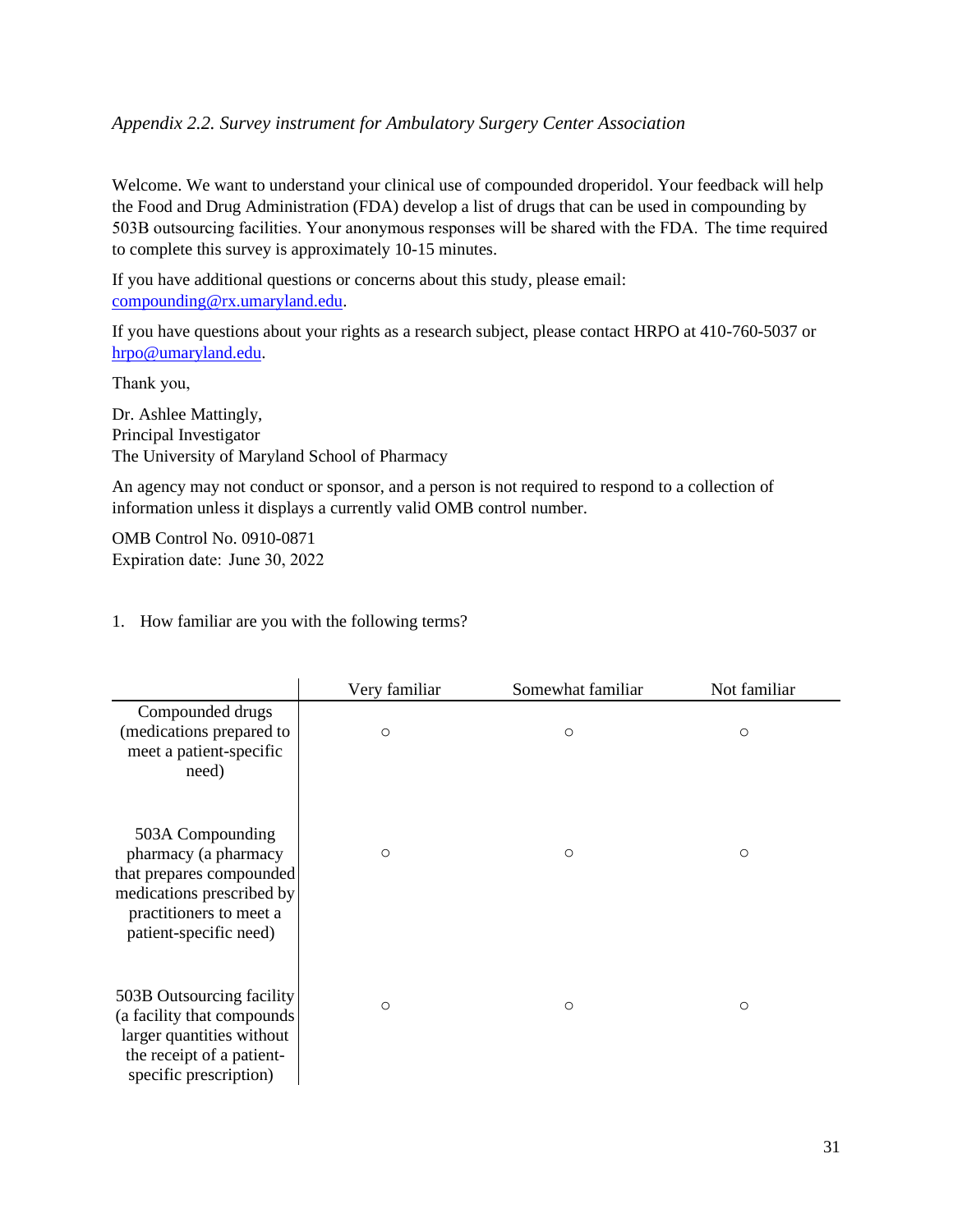- 2. Do you utilize a 503B outsourcing facility to acquire compounded drugs?
	- o Yes. If yes, why. \_\_\_\_\_\_\_\_\_\_\_\_\_\_\_\_\_\_\_\_\_\_\_\_\_\_\_\_\_\_\_\_\_\_\_\_\_\_\_\_\_\_\_\_\_
	- $\circ$  No. If no, why not?
- 3. Do you obtain any of the following products from a 503B outsourcing facility? (check all that apply)
	- o I do not obtain any compounded dugs from 503B outsourcing facilities
	- o Amitriptyline / Ketoprofen / Oxymetazoline
	- o Budesonide
	- o Calcium gluconate
	- o Droperidol
	- o Epinephrine
	- o Epinephrine for ophthalmic administration
	- o Epinephrine / Lidocaine for ophthalmic administration
	- o Epinephrine / Bupivacaine / Fentanyl
	- o Fentanyl
	- o Flurbiprofen
	- o Flurbiprofen for ophthalmic administration
	- o Hydromorphone
	- o Ipamorelin
	- o Ketoprofen / Nifedipine
	- o Lidocaine / Epinephrine / Tetracaine HCl
	- o Meperidine
	- o Morphine
	- o Naloxone
	- o Neomycin
	- o Phentolamine
	- o Promethazine
	- o Remifentanil
	- o Sufentanil
	- o Tramadol
	- o None of the above
- 4. What type of specialty procedures are performed in your facility? (check all that apply)
	- o Dental
	- o Dermatology
	- o Endoscopy
	- o Neurosurgery
	- o Obstetrics/gynecology
	- o Ophthalmology
	- o Otolaryngology
	- o Orthopedics
	- o Pain
	- o Plastics
	- o Podiatry
	- o Other (please describe) \_\_\_\_\_\_\_\_\_\_\_\_\_\_\_\_\_\_\_\_\_\_\_\_\_\_\_\_\_\_\_\_\_\_\_\_\_\_\_\_\_\_\_\_\_\_\_\_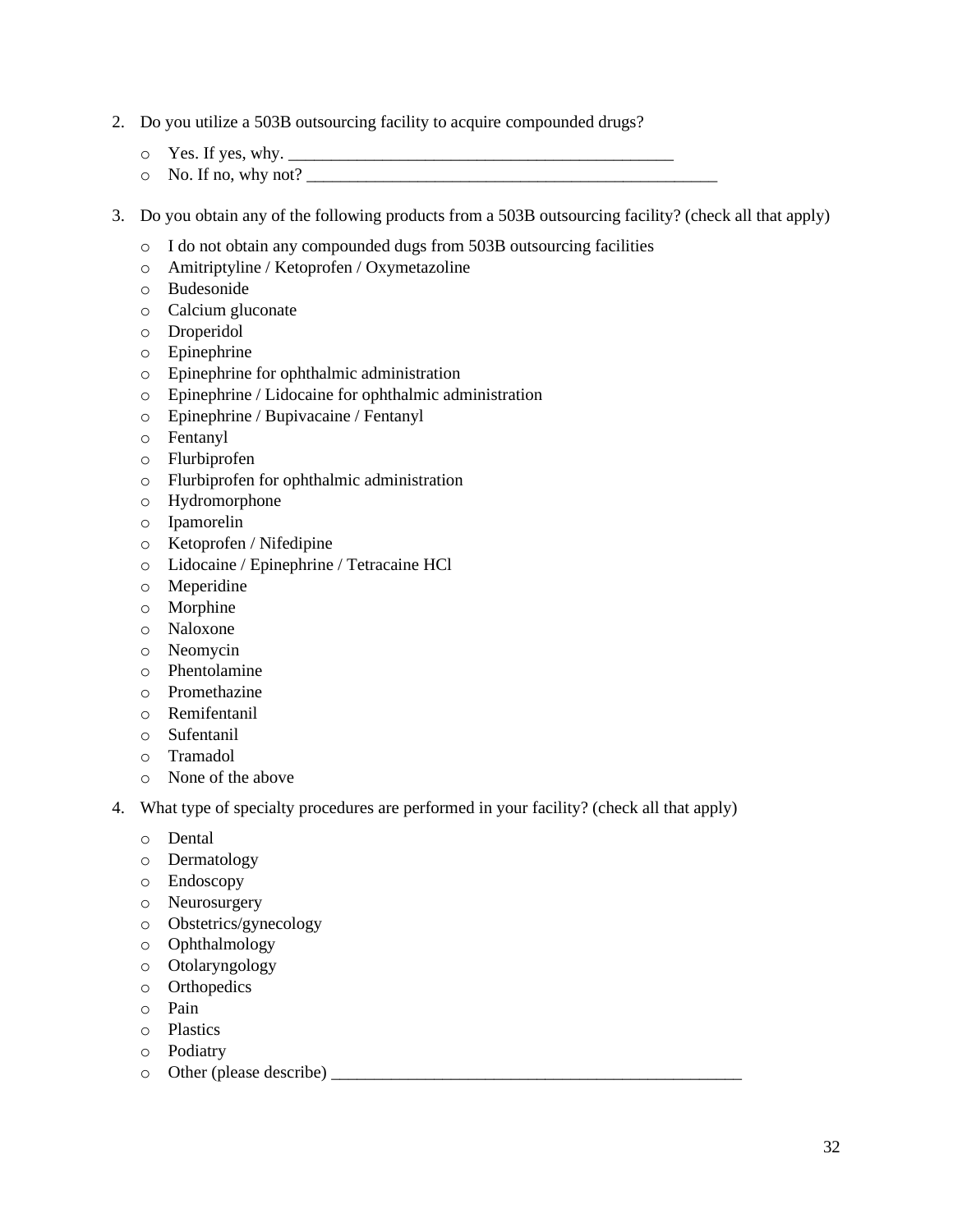<span id="page-32-0"></span>

|  |  | Appendix 3. Survey distribution to professional associations |  |  |
|--|--|--------------------------------------------------------------|--|--|
|--|--|--------------------------------------------------------------|--|--|

| <b>Specialty</b>             | <b>Association</b> <sup>a</sup>                                     | Agreed/Declined,<br><b>Reason for Declining</b>                  |
|------------------------------|---------------------------------------------------------------------|------------------------------------------------------------------|
| Allergy/Immunology           | American Academy of Allergy, Asthma, and Immunology<br>(AAAI)       | $Declined - survey not$<br>approved                              |
| Anesthesia                   | American Society of Regional Anesthesia and Pain Medicine<br>(ASRA) | Declined – failed to<br>respond                                  |
|                              | Society for Ambulatory Anesthesia (SAMBA)                           | Declined - failed to<br>respond                                  |
|                              | Society for Neuroscience in Anesthesiology and Critical Care        | Declined – failed to<br>respond                                  |
| Critical Care                | Critical Care Societies Collaborative                               | Declined – failed to<br>respond                                  |
| Dentistry &<br>Oral Medicine | Academy of General Dentistry (AGD)                                  | Declined - provided<br>interview referrals                       |
|                              | American Dental Association (ADA)                                   | Declined – failed to<br>respond                                  |
| Dermatology                  | American Academy of Dermatology (AAD)                               | Agreed                                                           |
|                              | American Osteopathic College of Dermatology (AOCD)                  | $Declined - not$<br>interested                                   |
| Endocrinology                | The Endocrine Society (ENDO)                                        | Agreed                                                           |
|                              | Pediatric Endocrine Society                                         | Agreed                                                           |
| Gastroenterology             | American Gastroenterological Association (AGA)                      | Declined – failed to<br>respond                                  |
|                              | Obesity Medicine Association (OMA)                                  | Declined $-$ did not<br>have anyone to<br>contribute to research |
| Hematology                   | American Society of Hematology (ASH)                                | Declined $-$ does not<br>distribute surveys                      |
| <b>Infectious Disease</b>    | American Academy of HIV Medicine (AAHIVM)                           | Declined - failed to<br>respond                                  |
| Medicine                     | American Medical Association (AMA)                                  | Declined – failed to<br>respond                                  |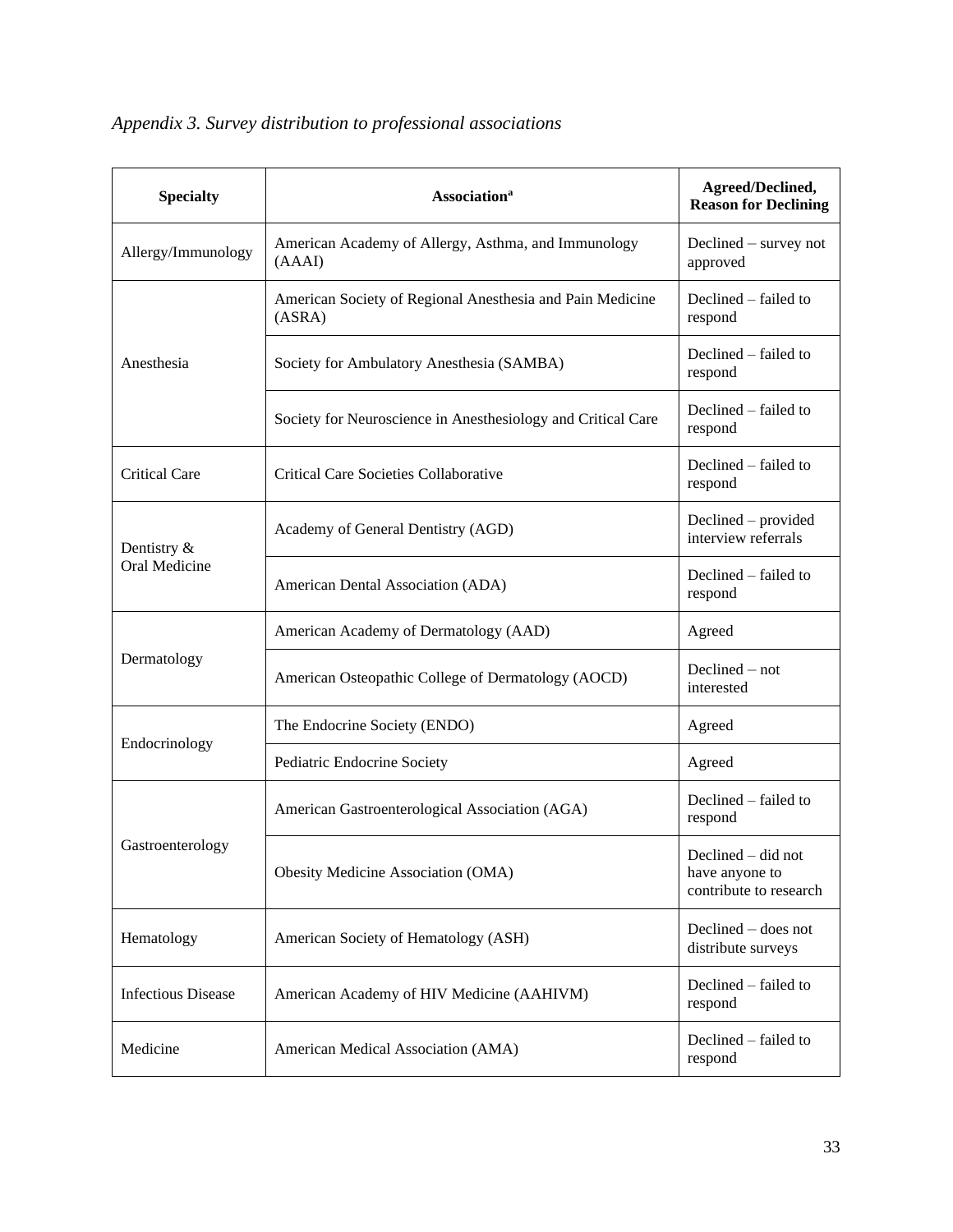| Naturopathy                   | American Association of Naturopathic Physicians (AANP)                          | Agreed                                     |
|-------------------------------|---------------------------------------------------------------------------------|--------------------------------------------|
|                               | The Oncology Association of Naturopathic Physicians<br>(OncANP)                 | Agreed                                     |
| Nephrology                    | American College of Clinical Pharmacists: Nephrology<br><b>Practice Network</b> | Agreed                                     |
|                               | American Society of Nephrology                                                  | Declined - provided<br>interview referrals |
| Nutrition                     | American Society for Parenteral and Enteral Nutrition<br>(ASPEN)                | Declined - provided<br>interview referrals |
| Obstetrics and<br>Gynecology  | American Gynecological and Obstetrical Society (AGOS)                           | Declined – failed to<br>respond            |
|                               | Nurse Practitioners in Women's Health                                           | Agreed                                     |
| Ophthalmology                 | American Academy of Ophthalmology (AAO)                                         | Agreed                                     |
| Otolaryngology                | American Academy of Otolaryngology-Head and Neck<br>Surgery (AAO-HNS)           | Declined – survey not<br>approved          |
| Pain Management               | American Academy of Pain Medicine (AAPM)                                        | Declined – survey not<br>approved          |
|                               | American Academy of Physical Medicine and Rehabilitation                        | Declined – failed to<br>respond            |
| Pediatrics and<br>Neonatology | American Academy of Pediatrics (AAP)                                            | Agreed                                     |
| Primary Care                  | American College of Physicians (ACP)                                            | Declined – failed to<br>respond            |
| Psychiatry                    | American Academy of Clinical Psychiatrists                                      | Declined – failed to<br>respond            |
|                               | American Association for Geriatric Psychiatry                                   | Declined – failed to<br>respond            |
| Rheumatology                  | American College of Rheumatology (ACR)                                          | Agreed                                     |